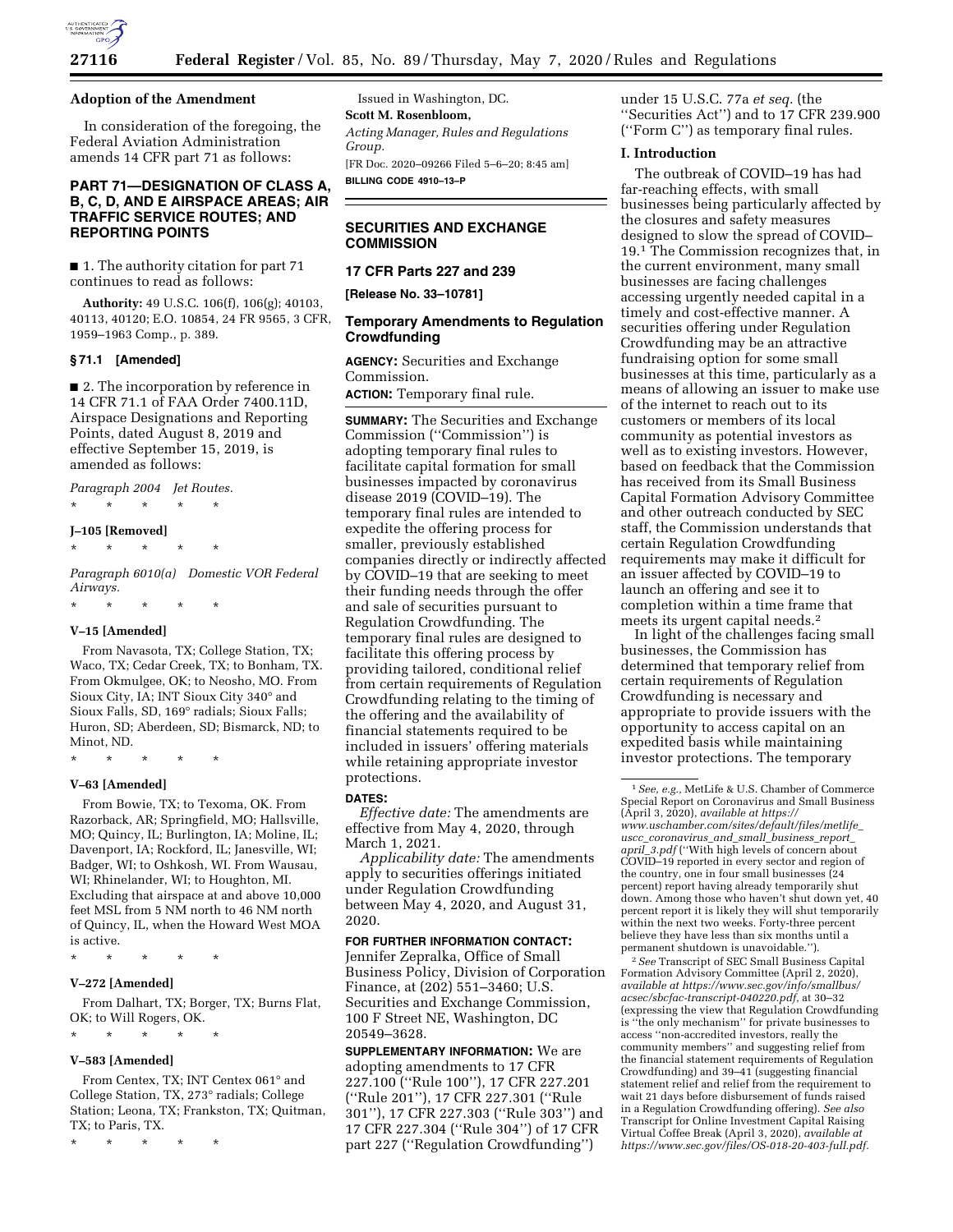rules provide flexibility for issuers who meet certain eligibility criteria 3 to assess interest in a Regulation Crowdfunding offering prior to preparation of full offering materials,4 and then once launched, to close such

an offering and have access to funds sooner than would be possible in the absence of the temporary relief.5 The temporary rules also provide an exemption from certain financial statement review requirements for

issuers offering \$250,000 or less in reliance on Regulation Crowdfunding within a 12-month period.6 The following table summarizes the amendments:

| Requirement                                                                                                                                    | Existing regulation crowdfunding                                                                                                                                                                                                                                                                                                                                                                                                                                                                                         | Temporary amendment                                                                                                                                                                                                                                                                                                                                                                                                                                           |
|------------------------------------------------------------------------------------------------------------------------------------------------|--------------------------------------------------------------------------------------------------------------------------------------------------------------------------------------------------------------------------------------------------------------------------------------------------------------------------------------------------------------------------------------------------------------------------------------------------------------------------------------------------------------------------|---------------------------------------------------------------------------------------------------------------------------------------------------------------------------------------------------------------------------------------------------------------------------------------------------------------------------------------------------------------------------------------------------------------------------------------------------------------|
| Eligibility                                                                                                                                    | • Issuers that are required to file reports under Section<br>13(a) or 15(d) of the Securities Exchange Act of<br>1934;<br>· Issuers that are disqualified under Regulation<br>Crowdfunding's disqualification rules; and.<br>• Issuers that have failed to file the annual reports re-<br>quired under Regulation Crowdfunding during the two<br>years immediately preceding the filing of the offering<br>statement.                                                                                                    | To rely on the temporary rules, issuers must meet the<br>existing eligibility criteria PLUS:<br>• The issuer cannot have been organized and cannot<br>have been operating less than six months prior to the<br>commencement of the offering; and<br>• An issuer that has sold securities in a Regulation<br>Crowdfunding offering in the past, must have com-<br>plied with the requirements in section 4A(b) of the<br>Securities Act and the related rules. |
| Offers permitted                                                                                                                               | After filing of offering statement (including financial<br>statements).                                                                                                                                                                                                                                                                                                                                                                                                                                                  | After filing of offering statement, but financial state-<br>ments may be initially omitted (if not otherwise avail-<br>able).                                                                                                                                                                                                                                                                                                                                 |
| Investment commitments ac-<br>cepted.                                                                                                          | After filing of offering statement (including financial<br>statements).                                                                                                                                                                                                                                                                                                                                                                                                                                                  | After filing of offering statement that includes financial<br>statements or amended offering statement that in-<br>cludes financial statements.                                                                                                                                                                                                                                                                                                               |
| Financial statements re-<br>quired when issuer is of-<br>fering more than \$107,000<br>and not more than<br>\$250,000 in a 12-month<br>period. | Financial statements of the issuer reviewed by a public<br>accountant that is independent of the issuer.                                                                                                                                                                                                                                                                                                                                                                                                                 | Financial statements of the issuer and certain informa-<br>tion from the issuer's Federal income tax returns,<br>both certified by the principal executive officer.                                                                                                                                                                                                                                                                                           |
| Sales permitted                                                                                                                                | After the information in an offering statement is publicly<br>available for at least 21 days.                                                                                                                                                                                                                                                                                                                                                                                                                            | As soon as an issuer has received binding investment<br>commitments covering the target offering amount<br>(note: commitments are not binding until 48 hours<br>after they are given).                                                                                                                                                                                                                                                                        |
| Early closing permitted                                                                                                                        | • The offering remains open for a minimum of 21 days;<br>• The intermediary provides notice about the new of-<br>fering deadline at least five business days prior to the<br>new offering deadline;.<br>• Investors are given the opportunity to reconsider their<br>investment decision and to cancel their investment<br>commitment until 48 hours prior to the new offering<br>deadline; and.<br>• At the time of the new offering deadline, the issuer<br>continues to meet or exceed the target offering<br>amount. | As soon as binding commitments are received reaching<br>target amount if:<br>• The issuer has complied with the disclosure require-<br>ments in temporary Rule 201(z);<br>• The intermediary provides notice that the target offer-<br>ing amount has been met; and<br>• At the time of the closing of the offering, the issuer<br>continues to meet or exceed the target offering<br>amount.                                                                 |
| Cancellations of investment<br>commitments permitted.                                                                                          | For any reason until 48 hours prior to the deadline<br>identified in the issuer's offering materials. There-<br>after, an investor is not able to cancel any investment<br>commitments made within the final 48 hours of the<br>offering (except in the event of a material change to<br>the offering).                                                                                                                                                                                                                  | For any reason for 48 hours from the time of the inves-<br>tor's investment commitment (or such later period as<br>the issuer may designate). After such 48 hour period,<br>an investment commitment may not be cancelled un-<br>less there is a material change to the offering.                                                                                                                                                                             |

Section 28 of the Securities Act 7 provides the Commission with general exemptive authority to conditionally or unconditionally exempt any person, security, or transaction, or any class or classes of persons, securities, or transactions, from any provision or provisions of the Securities Act, or of

any rule or regulation thereunder, to the extent that such exemption is necessary or appropriate in the public interest, and is consistent with the protection of investors.

The Commission intends to monitor the current situation and may, if necessary, extend the time period during which this relief applies, with

any additional conditions the Commission deems appropriate and/or issue other relief.

## **II. Eligibility Requirements for Reliance on Temporary Rules**

The temporary relief we are providing in this release will be available to issuers who meet certain eligibility

<sup>3</sup>*See* temporary 17 CFR 227.100(b)(7) (''Rule 100(b)(7)''). To rely on the temporary rules, an issuer must meet the requirements of temporary Rule 100(b)(7) in addition to the current eligibility requirements of 17 CFR 227.100(b)(1) through (6).

<sup>4</sup>*See* temporary 17 CFR 227.201(z)(2) (''Rule 201(z)(2)'').

<sup>5</sup>*See* temporary 17 CFR 227.303(g) (''Rule 303(g)'') and temporary 17 CFR 227.304(e) (''Rule 304(e)'').

<sup>6</sup>*See* temporary 17 CFR 227.201(z)(3) (''Rule 201(z)(3)''). Note that Instruction 1 to paragraph (t) continues to apply in connection with the determination of the offering amount. *See supra*  Note 21.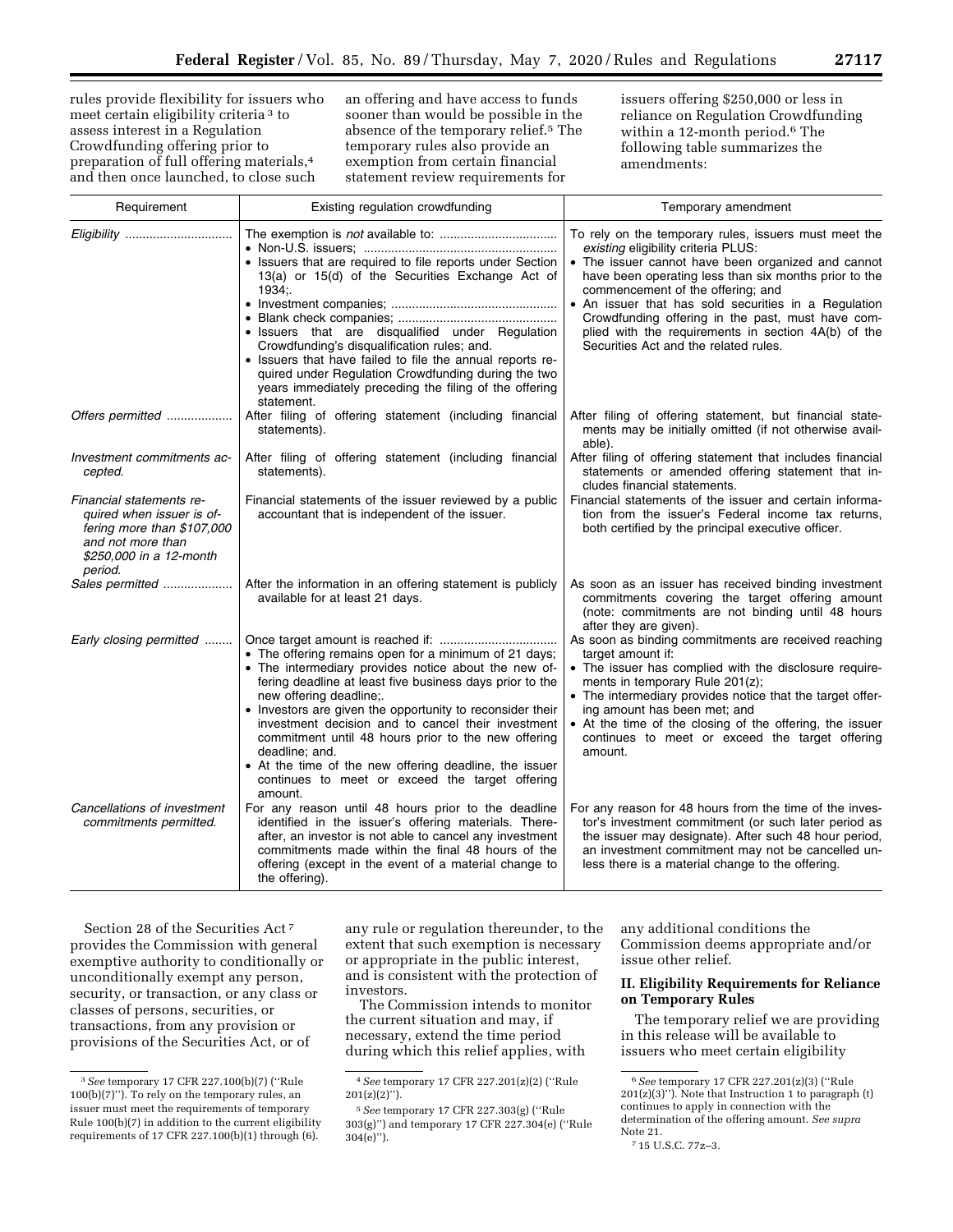criteria. Specifically, in addition to the current eligibility requirements for Regulation Crowdfunding,8 to rely on the temporary rules for an offering an issuer must have been organized and have had operations for no less than six months prior to the commencement of such offering.9 We believe that this limitation on eligibility is appropriate because the temporary relief is intended primarily to assist existing businesses that require additional funds because of adverse effects caused by the closures and safety measures designed to slow the spread of COVID–19. In addition, limiting the relief to issuers that had been organized and had operations for at least six months prior to the offering should help mitigate risk to investors associated with use of the temporary accommodations by newly formed businesses. New businesses are not foreclosed from conducting an offering under Regulation Crowdfunding, but will need to comply with existing rules.

In addition, an issuer will be ineligible to rely on the temporary rules for an offering if the issuer has previously sold securities under Regulation Crowdfunding and, in connection with such prior offering(s), did not comply with the requirements in 15 U.S.C. 77d–1(b) (''Section 4A(b)'') of the Securities Act and the related requirements of Regulation Crowdfunding.10 This limitation will

9*See* temporary 17 CFR 227.100(b)(7)(i). Because of the wide variety in the types of businesses that may rely on Regulation Crowdfunding, the activities that constitute operations and the level of operations will vary from issuer to issuer. Examples of issuers who would be considered to have operations include but are not limited to those that: Have assets, revenue, operating expenses (such as rent, salaries, or utilities), or interest expense; have paid taxes or incurred business debt; or have previously filed a Form C for a Regulation Crowdfunding offering.

10*See* temporary 17 CFR 227.100(b)(7)(ii). An issuer must meet the eligibility criteria at the time it initiates an offering in reliance on the temporary rules. Therefore, an issuer that was delinquent in its filing obligations that becomes current prior to initiating a new offering would be eligible to rely on the temporary rules. An issuer relying on the

prevent an issuer with a history of noncompliance in Regulation Crowdfunding offerings from taking advantage of the temporary exemptions.

In connection with this temporary amendment, we are making a related amendment to Rule 301 to require that an intermediary 11 involved in an offering by an issuer that is relying on the temporary relief must have a reasonable basis for believing that the issuer has complied with the requirements of Section 4A(b) and the related requirements of Regulation Crowdfunding in prior offerings.12 For this requirement, the intermediary may reasonably rely on the representations of the issuer concerning compliance with these requirements unless the intermediary has reason to question the reliability of those representations.

### **III. Temporary Relief From Certain Financial Information Requirements**

In order to conduct a Regulation Crowdfunding offering, an issuer must electronically file its offering statement on Form C with the Commission and provide it to the intermediary facilitating the crowdfunding offering prior to commencing its offering.13 The offering statement must include specified information, including a discussion of the issuer's financial condition and financial statements.14 The financial statement requirements are based on the amount offered and sold in reliance on Regulation Crowdfunding within the preceding 12 month period: 15

• *For issuers offering \$107,000 or less:* Financial statements of the issuer and certain information from the issuer's Federal income tax returns, both certified by the principal executive officer. If, however, financial statements of the issuer are available that have either been reviewed or audited by a public accountant that is independent of the issuer, the issuer must provide those financial statements instead and will not need to include the information reported on the Federal income tax returns or the certification by the principal executive officer.

11For purposes of Regulation Crowdfunding, an intermediary means a registered broker-dealer or funding portal. *See* 17 CFR 227.300(c)(3). 12*See* temporary 17 CFR 227.301(d) (''Rule

301(d)'').

• *Issuers offering more than \$107,000 but not more than \$535,000:* Financial statements reviewed by a public accountant that is independent of the issuer. If, however, financial statements of the issuer are available that have been audited by a public accountant that is independent of the issuer, the issuer must provide those financial statements instead and will not need to include the reviewed financial statements.

• *Issuers offering more than \$535,000:* 

Æ *For first-time Regulation Crowdfunding issuers:* Financial statements reviewed by a public accountant that is independent of the issuer, unless financial statements of the issuer are available that have been audited by an independent auditor.

Æ *For issuers that have previously sold securities in reliance on Regulation Crowdfunding:* Financial statements audited by a public accountant that is independent of the issuer.16

In light of the challenges that small businesses are experiencing as a result of COVID–19, we believe that temporary, limited exemptive relief from certain Regulation Crowdfunding requirements for issuers that meet the enhanced eligibility requirements discussed above may help provide timely access to capital, while maintaining appropriate investor protections.

### *A. Omission of Financial Statements From Initial Form C Filing*

An issuer that seeks to conduct an offering under Regulation Crowdfunding to address urgent funding needs arising from or relating to COVID–19 but that does not have current financial statements available, or that is facing challenges in obtaining reviewed or audited financial statements due to COVID–19, may find it difficult to prepare the required financial statements in order to launch a timely offering. Further, the issuer may be more reluctant to undertake the cost of the preparation of such financial statements during the pandemic without some indication that the securities offering has a chance of succeeding. In light of this, we are providing temporary relief from certain financial information requirements in an issuer's initial Form C filing. The temporary relief will allow an issuer to provide offering information through the intermediary's platform and informally gauge investor interest in an offering before going through the effort and expense of preparing financial statements.

<sup>8</sup> 15 U.S.C. 77d–1 (''Section 4A'') of the Securities Act specifically excludes non-U.S. issuers, issuers that are required to file reports under Section 13(a) or 15(d) of the Securities Exchange Act of 1934, investment companies, as defined in Section 3 of the Investment Company Act of 1940 or excluded from the definition of investment company by Section 3(b) or Section 3(c) of that Act; and other issuers that the Commission, by rule or regulation, determines appropriate. 15 U.S.C. 77d–1(f). In addition, the Commission's rules further exclude: Issuers that are disqualified under Regulation Crowdfunding's disqualification rules, issuers that have failed to comply with the annual reporting requirements under Regulation Crowdfunding during the two years immediately preceding the filing of the offering statement, and blank check companies. 17 CFR 227.100(b). These eligibility requirements remain unchanged under the temporary relief.

temporary relief that is subsequently found to be non-compliant in connection with prior offerings (other than insignificant deviations covered by the safe harbor of 17 CFR 227.502(a)) would not have been eligible for the temporary relief, with the result that the Regulation Crowdfunding exemption would not be available for the offering.

<sup>13</sup>*See* Rule 201.

<sup>14</sup>*See* id.

<sup>15</sup>*See* 17 CFR 227.201(t) (''Rule 201(t)''). 16*See* id.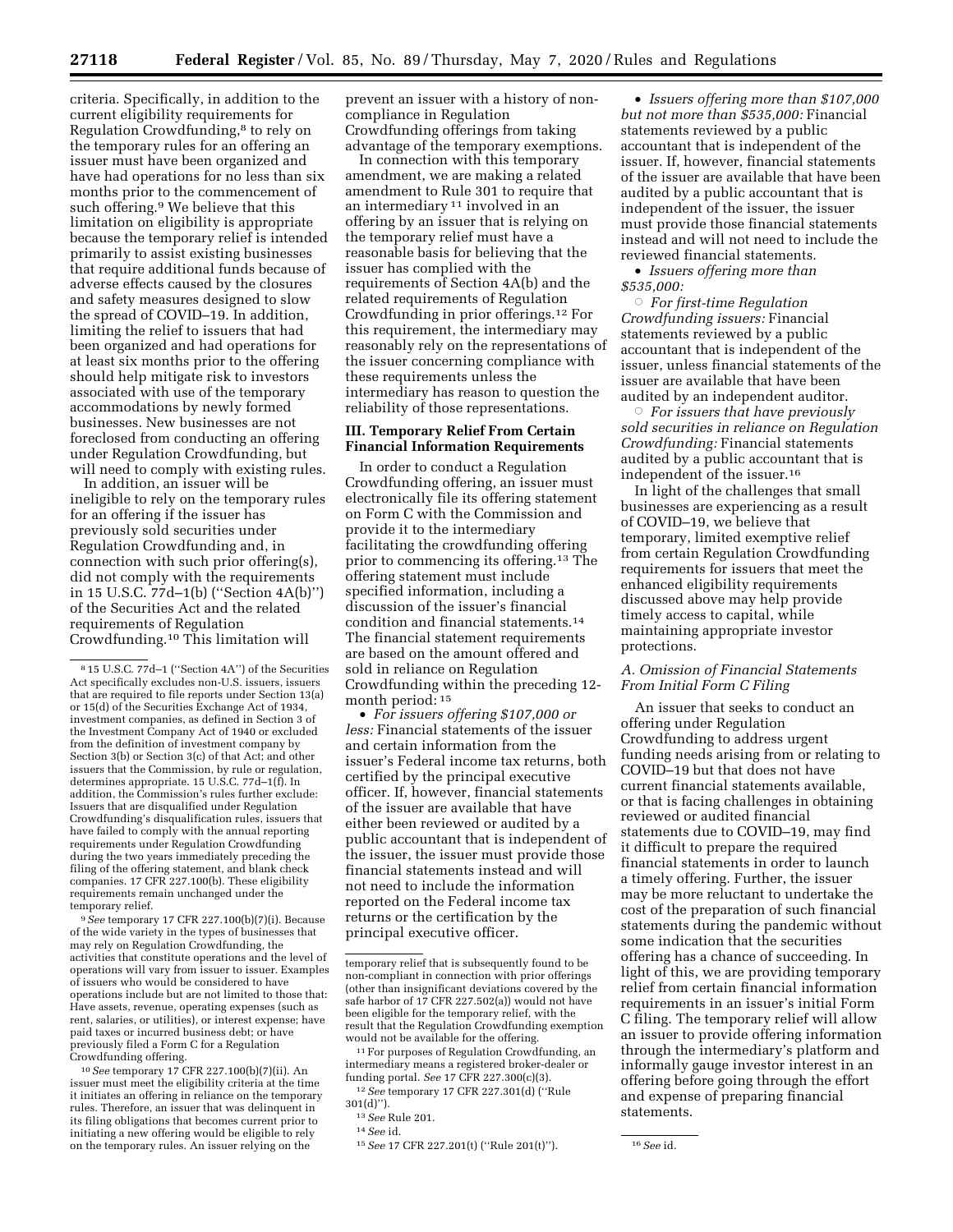Temporary Rule 201(z)(2) allows an issuer that meets the eligibility requirements described above to (i) omit the financial statements required by Rule 201(t) in its initial Form C filed with the Commission, to the extent such financial statements are not otherwise available; and (ii) commence its offering of securities through the intermediary's platform. Such financial statements are, however, required to be included in an amendment to the Form C and provided to investors and the intermediary before the intermediary accepts any investment commitments in the offering.17

An issuer relying on this temporary rule must prominently disclose that:

• The financial information that has been omitted is not otherwise available and will be provided by an amendment to the offering materials;

• The investor should review the complete set of offering materials, including previously omitted financial information, prior to making an investment decision; and

• No investment commitments will be accepted until after such financial information has been provided.18

We believe that this clear disclosure to potential investors, along with the enhanced eligibility requirements and the inability of an intermediary to accept any investment commitment prior to an investor's receipt of all required information, will provide appropriate protections to investors involved in such offerings.

## *B. Increase in Offering Threshold Requiring Reviewed Financial Statements*

Market participants have indicated to the Commission that a temporary change to the offering threshold that triggers the requirement to include financial statements that are reviewed by a public accountant that is independent of the issuer could facilitate capital raising by issuers affected by COVID–19.19 In response, we are adopting temporary Rule  $201(z)(3)$ , that would apply to an eligible issuer 20 in an offering or offerings that, together with all other amounts sold in Regulation Crowdfunding offerings within the preceding 12-month period, have, in the aggregate, a target offering amount of

more than \$107,000, but not more than \$250,000.21 Such an issuer may provide financial statements of the issuer and certain information from the issuer's Federal income tax returns, both certified by the principal executive officer, in accordance with 17 CFR 227.201(t)(1) (''Rule 201(t)(1)''), instead of the financial statements reviewed by a public accountant that is independent of the issuer that would otherwise be required by 17 CFR 227.201(t)(2) (''Rule  $201(t)(2)$ "). This temporary relief would apply only if reviewed or audited financial statements of the issuer are not otherwise available.

An issuer relying on this temporary rule would be required to provide prominent disclosure that financial information certified by the principal executive officer of the issuer has been provided instead of financial statements reviewed by a public accountant that is independent of the issuer.22

We are of the view that the financial statement requirements of Rule 201(t)(1), although less rigorous than Rule 201(t)(2), provide appropriate information and protection to investors in offerings up to the higher \$250,000 threshold, when considered in conjunction with the prominent disclosure to investors and other conditions to an issuer's reliance on the temporary rule.

### **IV. Temporary Relief From Certain Timing Requirements for Offerings Under Regulation Crowdfunding**

Regulation Crowdfunding requires that the information in an offering statement be publicly available on the intermediary's platform for at least 21 days before any securities may be sold, although the intermediary may accept investment commitments during that time.23 In addition, Regulation Crowdfunding includes specific requirements with respect to cancellation of investment commitments and the ability to close an

offering prior to the originally announced deadline once the target amount is met.24

Market participants have indicated that these timing requirements, in light of business disruptions resulting from COVID–19, may make it difficult for issuers with urgent funding needs to make use of Regulation Crowdfunding to receive funds promptly.25 As a result, we are adopting the following temporary relief from these timing requirements for offerings initiated between May 4, 2020, and August 31, 2020.

### *A. Suspension of 21-Day Requirement*

Rule 303(a) of Regulation Crowdfunding sets forth the requirements applicable to an intermediary with respect to the availability of specified issuer information to the Commission and to investors. This includes a requirement that the information be made publicly available on the intermediary's platform for a minimum of 21 days before any securities are sold in the offering. During this time, the intermediary may accept investment commitments.26 In addition, Rule 303(e)(3)(i) similarly imposes a 21-day requirement with respect to the availability of issuer information when a funding portal is directing a qualified third party to transmit funds to an issuer. Rule 304(b), as discussed below, also requires that an offering remain open for a minimum of 21 days pursuant to Rule 303(a).

This 21-day time period, particularly when considered alongside the time required for an issuer to prepare its offering materials and commence an offering under Regulation Crowdfunding, may diminish the utility of Regulation Crowdfunding for issuers with urgent capital needs as a result of COVID–19. Therefore, we are adopting temporary Rule 303(g), under which an intermediary is not required to comply with Rule 303(a)(2)'s 21-day requirement, but instead must make the required issuer information publicly available on the intermediary's platform before any securities are sold in the offering.<sup>27</sup> The intermediary may accept investment commitments beginning when such information is made available, but only if the issuer has provided the financial information

<sup>17</sup>Because no investment commitments may be made until complete financial statements are provided, the filing of the amendment including such financial statements will not trigger the reconfirmation requirements of 17 CFR 227.304(c) (''Rule 304(c)'').

<sup>18</sup>*See* temporary 17 CFR 227.201(z)(1) (''Rule  $201(z)(1)$ ").

<sup>19</sup>*See supra* note 2.

<sup>20</sup>*See* temporary Rule 100(b)(7).

<sup>21</sup>Note that Instruction 1 to paragraph (t) continues to apply in connection with the determination of the offering amount (''To determine the financial statements required under this paragraph (t), an issuer must aggregate amounts sold in reliance on section 4(a)(6) of the Securities Act (15 U.S.C. 77d(a)(6)) within the preceding 12 month period and the offering amount in the offering for which disclosure is being provided. If the issuer will accept proceeds in excess of the target offering amount, the issuer must include the maximum offering amount that the issuer will accept in the calculation to determine the financial statements required under this paragraph (t).''). 22*See* temporary 17 CFR 227.201(z)(1)(iii) (''Rule 201(z)(1)(iii)'').

<sup>23</sup>*See* Securities Act Section 4A(a)(6); 17 CFR 227.303(a) (''Rule 303(a)''). *See also* 17 CFR 227.303(e)(3)(i) (''Rule 303(e)(3)(i)'') and 17 CFR 227. 304(b) (''Rule 304(b)'').

<sup>24</sup>*See* Rule 304.

<sup>25</sup>*See supra* note 2.

<sup>26</sup> 17 CFR 227.303(a)(2) (''Rule 303(a)(2)''). <sup>27</sup> Notwithstanding the waiver of the 21-day requirement, we note that no offering under these temporary rules will be able to close within the first 48 hours, as a result of the right to cancellation described in Section IV.B.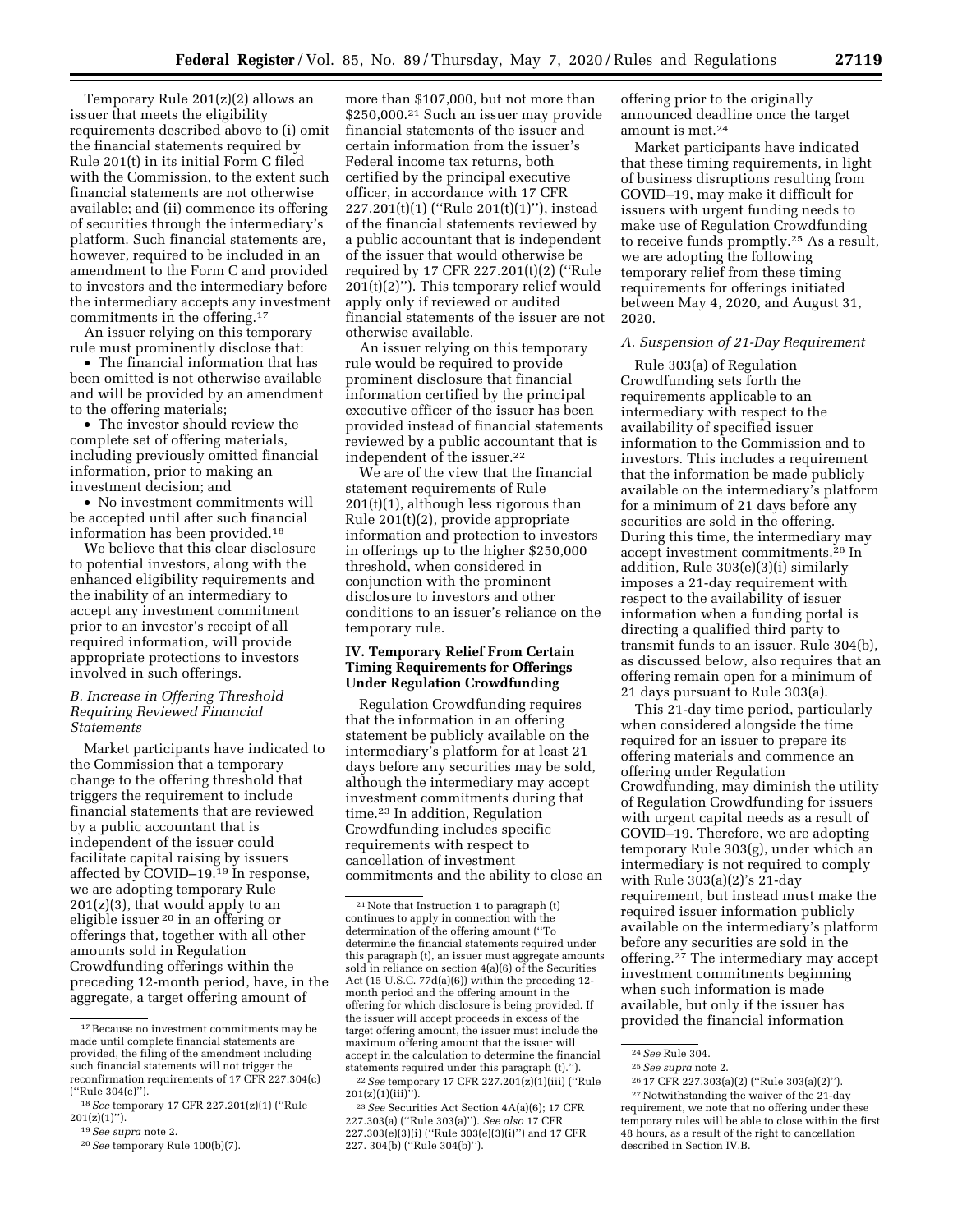required by Rule 201(t).28 Similarly, a funding portal is not required to comply with the 21-day requirement in Rule 303(e)(3)(i) with respect to directing a transmission of funds after a sale has occurred and the cancellation period has elapsed.

An issuer may not rely on the temporary rules unless it meets the temporary eligibility requirements and provides prominent disclosure that the offering is being conducted on an expedited basis due to circumstances relating to COVID–19 and pursuant to this temporary relief.

While the Commission continues to believe that the 21-day time period provides important investor protections by helping to ensure that an investor has an adequate opportunity to evaluate an investment opportunity,29 we believe the prominent disclosure required by the temporary rules will make clear to potential investors that there may be a compressed time frame for the offering, and allow them to take that information into consideration when determining whether or not to invest. For instance, the disclosure will put investors on notice that they may have a shortened time frame within which to consider information about the type of offering the issuer is conducting.30

#### *B. Changes to Cancellation Process*

Section 4A(b)(1)(G) of the Securities Act requires an issuer, prior to sale, to provide investors ''a reasonable opportunity to rescind the commitment to purchase the securities.'' Rule 304(a) of Regulation Crowdfunding gives investors an unconditional right to cancel an investment commitment for any reason until 48 hours prior to the

deadline identified in the issuer's offering materials. Thereafter, an investor is not able to cancel any investment commitments made within the final 48 hours of the offering (except in the event of a material change to the offering).

Rule 304(b) provides that if an issuer reaches the target offering amount prior to the deadline identified in its offering materials, it may close the offering once the target offering amount is reached, provided that: (1) The offering remains open for a minimum of 21 days; (2) the intermediary provides notice about the new offering deadline at least five business days prior to the new offering deadline; (3) investors are given the opportunity to reconsider their investment decision and to cancel their investment commitment until 48 hours prior to the new offering deadline; and (4) at the time of the new offering deadline, the issuer continues to meet or exceed the target offering amount.

These requirements relating to an investor's ability to cancel an investment commitment and an issuer's ability to close an offering once the target offering amount has been met provide protections to investors by enabling them to reconsider investment decisions with the benefit of the views of the crowd or other information that may come to light during the offering period. However, these requirements may, like the 21-day requirement, diminish the utility of Regulation Crowdfunding for issuers with urgent capital needs as a result of COVID–19.

To facilitate the use of Regulation Crowdfunding to address urgent funding needs, we are adopting temporary Rule 304(e) and a related disclosure requirement in temporary Rule 201(z)(1)(iv). These rules would permit an investor in an offering conducted under the temporary rules to cancel an investment commitment for any reason within 48 hours from the time of his or her investment commitment (or such later period as the issuer may designate).31 After such 48 hour period, an investment commitment

may be cancelled only if there is a material change to the terms of an offering or to the information provided by the issuer, as provided in Rule 304(c). In addition, once an issuer has received binding investment commitments (that is, investment commitments for which the 48-hour cancellation period has run) that equal or exceed the target offering amount, the issuer may close the offering on a date earlier than the deadline identified in its offering materials.32 In order to do so, the issuer must comply with additional disclosure requirements described below and the intermediary must provide notice that the target offering amount has been met. The intermediary is not required to provide five business days' notice of the earlier closing deadline, as would normally be required under Rule 304(b). At the time of the closing of the offering, the issuer must continue to have binding investment commitments that meet or exceed the target offering amount.

We believe that it is appropriate to provide temporary relief from these requirements so that issuers can more readily raise capital to meet their urgent funding needs, while providing protections in the form of prominent, clear disclosure to investors of the changes in the process and preserving the rules that permit cancellations when there has been a material change in the offering.

The temporary rule requires the issuer to provide a prominent description of the process to complete the transaction or cancel an investment commitment, including a statement that:

• Investors may cancel an investment commitment for any reason within 48 hours from the time of their investment commitment (or such later period as the issuer may designate);

• The intermediary will notify investors when the target offering amount has been met;

<sup>28</sup>An issuer relying on the temporary relief from the requirement to have financial statements be reviewed by a public accountant, will be deemed to have provided the financial information required by Rule 201(t). *See* Section III.B and temporary Rule 201(z)(3). However, an issuer that has omitted financial statements pursuant to temporary Rule  $201(z)(2)$  will not be able to accept investment commitments until it includes such financial statements. *See* Section III.A.

<sup>29</sup>*See* Crowdfunding, Release No. 33–9974 (Oct. 30, 2015) [80 FR 71387 (Nov. 16, 2015)] at 71442.

<sup>30</sup>SEC staff previously published an investor bulletin that discusses the differences between certain types of securities that may be offered. *See*  SEC Office of Investor Education and Advocacy, Investor Bulletin: Be Cautious of SAFEs in Crowdfunding (May 9, 2017), *available at [https://](https://www.sec.gov/oiea/investor-alerts-and-bulletins/ib_safes) [www.sec.gov/oiea/investor-alerts-and-bulletins/ib](https://www.sec.gov/oiea/investor-alerts-and-bulletins/ib_safes)*\_ *[safes.](https://www.sec.gov/oiea/investor-alerts-and-bulletins/ib_safes)* 

<sup>31</sup>Under Rule 303(d), an intermediary must promptly, upon receipt of an investment commitment from an investor, give or send to the investor a notification disclosing certain information, including the date and time by which the investor may cancel the investment commitment.

 $^{\rm 32}\, \rm As$  is currently the case, an issuer that decides to do a ''min/max'' offering in which offered securities will be sold if a minimum is met, but subject to a cap on the overall amount sold, may engage in a ''rolling close'' in which, once a specified minimum threshold is met, investors are notified by the intermediary that that minimum portion of the issue will be closed and funds are released to the issuer. After this initial close, the issuer may make additional closes until the maximum offering amount is received.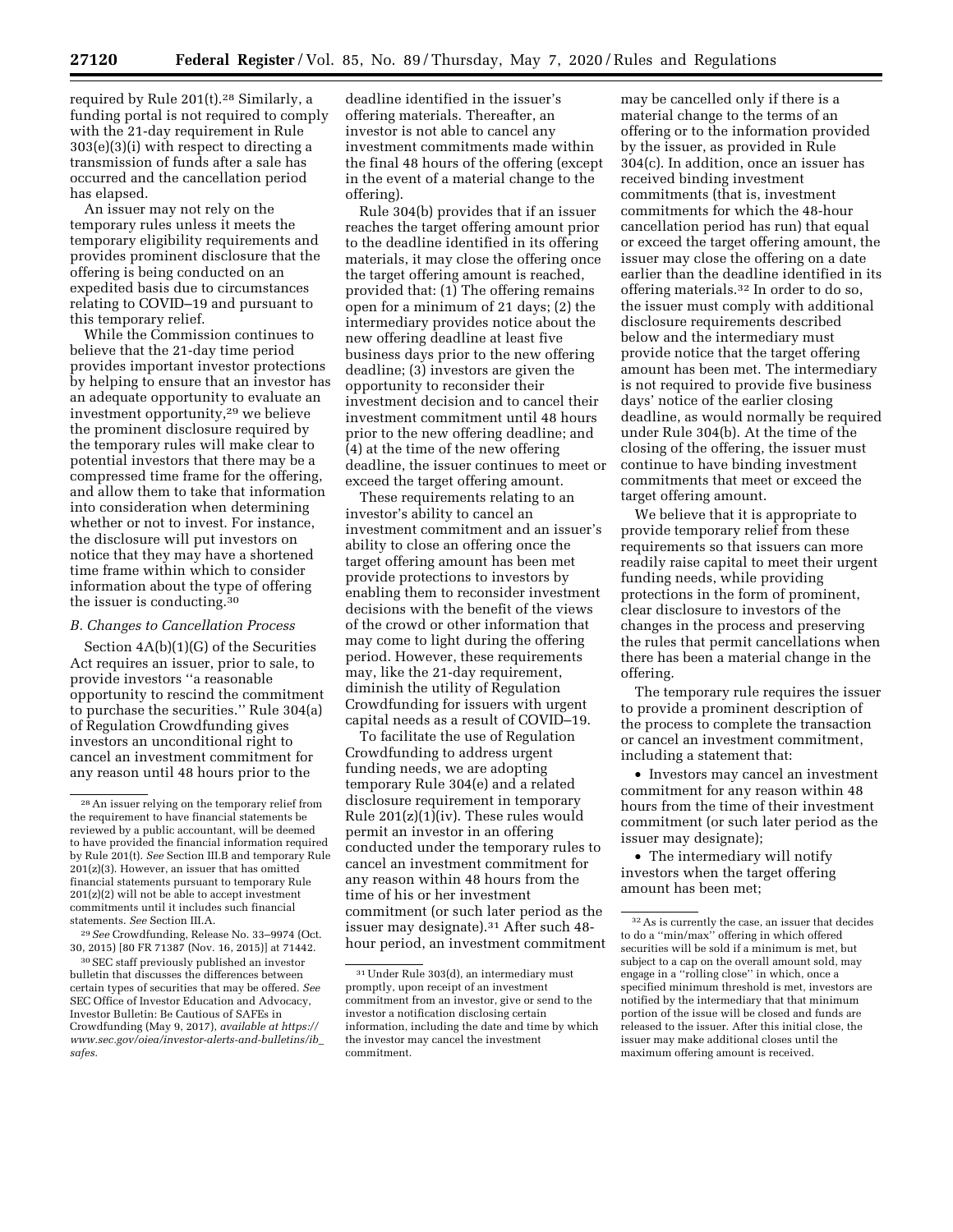• The issuer may close the offering at any time after it has aggregate investment commitments for which the 48-hour right to cancel (or such later period as the issuer may designate) has elapsed that equal or exceed the target offering amount (absent a material change that would require an extension of the offering and reconfirmation of the investment commitment); 33 and

• If an investor does not cancel an investment commitment within 48 hours from the time of the binding

investment commitment, the funds will be released to the issuer upon closing of the offering and the investor will receive securities in exchange for his or her investment.

### **V. Disclosure of Reliance on Temporary Relief**

As described above, a condition to each aspect of the temporary relief we are adopting is clear disclosure to investors with respect to the issuer's reliance on such relief. We believe this

disclosure is necessary to inform investors of the fact that the mechanics of the offering are different than the investors may be expecting, as well as to ensure that investors are aware that that the issuer is being affected by COVID–19.

To assist issuers with compliance with these requirements, the following table summarizes the disclosure requirements. Where applicable, prominent disclosure of each of the following is required: 34

| Applicable to:                                                                                                                                                                                                                                                                                                                                       |  |
|------------------------------------------------------------------------------------------------------------------------------------------------------------------------------------------------------------------------------------------------------------------------------------------------------------------------------------------------------|--|
| Any issuer relying on any of the temporary rules.<br>An issuer relying on temporary Rule $201(z)(2)$ to omit financial<br>statements from initial Form C filing.                                                                                                                                                                                     |  |
| An issuer that does not have available financial statements<br>that have either been reviewed or audited by a public ac-<br>countant that is independent of the issuer and is relying on<br>the temporary Rule $201(z)(3)$ relief from providing reviewed<br>financial statements.<br>An issuer relying on temporary Rules 303(g) and 304(e) for re- |  |
| lief from the timing requirements.                                                                                                                                                                                                                                                                                                                   |  |
|                                                                                                                                                                                                                                                                                                                                                      |  |

## **VI. Economic Analysis**

## *A. Broad Economic Considerations, Baseline, and Affected Parties*

As discussed above, in light of the considerable challenges facing small businesses, the Commission is providing temporary relief from certain requirements of Regulation Crowdfunding to issuers seeking

funding on an expedited basis due to circumstances relating to COVID–19. We are mindful of the costs and benefits of the temporary rules.35 Below we discuss the costs and benefits of each provision of the temporary rules, as well as their effects on efficiency, competition, and capital formation.

## 1. Broad Economic Considerations

Below we summarize the expected economic effects of the final temporary rules. These temporary rules will allow eligible issuers greater flexibility to access capital under Regulation Crowdfunding on an expedited basis. We expect the temporary rules to facilitate capital formation for eligible issuers. Further, relief from certain

<sup>33</sup> If there is a material change to the terms of the offering or to the information provided by the issuer that would require an extension of the offering and reconfirmation of the investment commitment, the intermediary must give or send to any investor who has made an investment commitment notice of the material change and that the investor's investment commitment will be cancelled unless the investor reconfirms his or her investment commitment within five business days of receipt of the notice,

in accordance with Rule 304(c). An investor that reconfirms his or her investment commitment will have 48 hours to cancel such reconfirmed investment commitment.

<sup>34</sup>We are temporarily amending the introductory paragraphs to the section of Form C entitled ''Optional Question & Answer Format for an Offering Statement'' by adding a new paragraph reminding issuers that are relying on these

temporary rules to review and tailor their responses to certain questions in the Form C appropriately.

<sup>35</sup>Section 2(b) of the Securities Act [15 U.S.C. 77b(b)] requires the Commission, when engaging in rulemaking where it is required to consider or determine whether an action is necessary or appropriate in the public interest, to consider, in addition to the protection of investors, whether the action will promote efficiency, competition, and capital formation.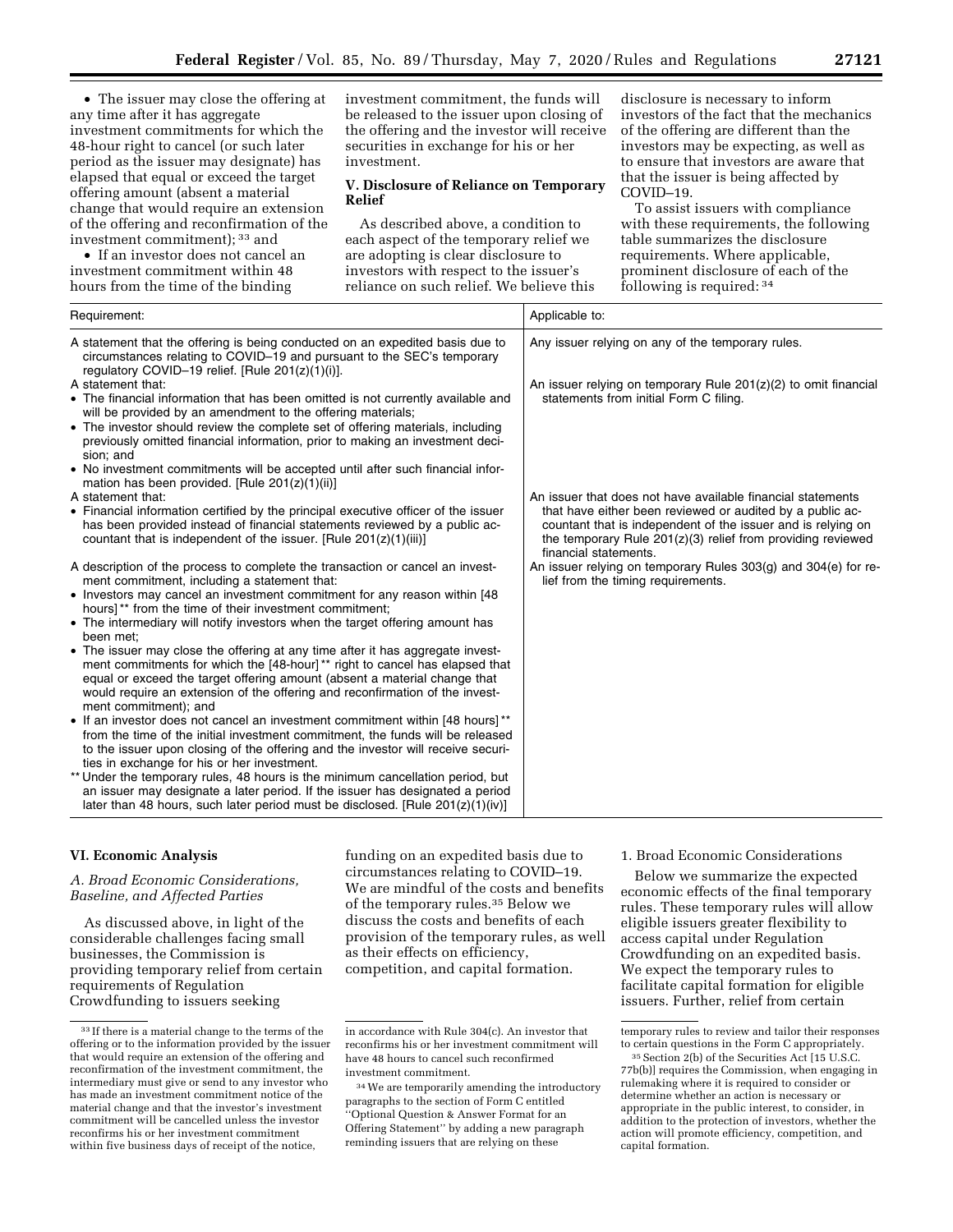timing and information requirements and the introduction of the option to solicit investor interest before preparing financial disclosures are expected to reduce some of the barriers to Regulation Crowdfunding, making the capital raising process more efficient for eligible issuers. By providing targeted relief in a market segment that primarily attracts small businesses, which are disproportionately affected by downturns, we expect the temporary rules to incrementally enhance competition between small businesses and larger companies (which tend to be less financially constrained).36 The temporary rules may also facilitate capital formation for small companies that previously raised capital from small investors but that have additional financing needs as the result of the COVID–19 shock.

We recognize that the effects of the temporary rules on capital formation may be relatively limited if the issuers relying on the provided relief would have otherwise pursued a Regulation Crowdfunding offering and raised a similar amount of financing in the absence of the relief. However, reliance on the relief might still enable such issuers to optimize their financing cost and benefit from a more efficient and streamlined offering process.

We recognize that temporarily relaxing certain substantive and disclosure requirements of Regulation Crowdfunding may incrementally raise concerns about investor losses, either due to the investors' reduced time period within which to make an informed decision about an offering or the increased ability of opportunistic issuers seeking to exploit COVID–19 concerns to raise capital from investors through crowdfunding in an expedited timeframe. Generally, however, the aggregate incremental effect of the temporary rules on retail investor losses is likely limited by various factors, including the tailoring of the relief (*e.g.,*  the eligibility requirements) and the

modest size of the Regulation Crowdfunding market compared to other market segments that draw small investors. In one potential scenario, investors that receive less information about issuers as a result of the temporary relief from reviewed financial statement requirements may provide a lower amount of financing or financing at a higher cost, which may deter relatively more established, higherpotential issuers from relying on the temporary rules, resulting in adverse selection. At the same time, the substantial, market-wide nature of the negative shock to small issuers' cash flows and financing needs may prompt both low- and high-potential issuers to rely on the temporary relief in order to raise funds on an expedited basis, which might counteract such adverse selection. It is difficult to predict which effect will dominate.

Importantly, several conditions of the temporary rules are expected to preserve investor protection. As discussed below, the eligibility requirements exclude issuers that were noncompliant with the requirements of Regulation Crowdfunding in previous offerings that resulted in sales. Further, to the extent that investors know less about newly formed issuers with a limited track record, the incremental risk of the temporary relief to investors is reduced by the exclusion from eligibility of issuers formed less than six months prior to the offering. This limitation on eligibility will tailor the relief to assist existing issuers that require additional funds because of adverse effects caused by the closures and safety measures designed to slow the spread of COVID– 19. Issuers are required to disclose reliance on the temporary rules to investors, enabling more informed decisions. While issuers may solicit investor interest after an initial Form C filing lacking financial disclosures, intermediaries are not allowed to accept investor commitments before the issuer provides all required financial information.

In addition, several essential safeguards contained in the existing Regulation Crowdfunding rules, including offering and investment limits, will continue to apply. Crucially, investment limits serve to limit the potential magnitude of investor losses, irrespective of cause. Further, Regulation Crowdfunding offerings will continue to be conducted through registered crowdfunding intermediaries, which remain subject to Commission and FINRA oversight. Crowdfunding intermediaries remain required to take measures to reduce the risk of fraud, provide investor education materials

and issuer disclosures to investors, and meet other substantive requirements of Regulation Crowdfunding. Intermediaries remain required to provide communications channels on the online platform to allow investors to draw on the wisdom of the crowd, particularly in analyzing dynamic information about short-term offerings. Issuers remain subject to the extensive disclosure requirements of Form C as well as annual report obligations. While the temporary rules provide exceptions to certain timing requirements of Regulation Crowdfunding for eligible issuers, investors remain able to rescind their commitments within 48 hours from the time of making their commitment, and of a material change to the offering.

In light of the temporary nature of the relief, tailored eligibility criteria, and targeted, conditional relief provisions, we expect the aggregate economic effects of these temporary rules to be modest relative to the economic effects of the 2015 Regulation Crowdfunding rules. Further, the temporary rules may have a limited effect compared to the overall economic effects of the COVID– 19 shock and the associated changes in market conditions on affected issuers. In particular, diminished aggregate and industry outlook, investor confidence, and risk tolerance, as well as negative wealth effects of the market downturn on investor portfolios and reduced disposable income due to labor market disruptions may have a negative effect on investors' willingness to participate in offerings, the likelihood of offering success, the amount of capital raised, and the offering terms under Regulation Crowdfunding, irrespective of the temporary rules. However, it is also possible that some investors in crowdfunding offerings are more motivated by nonmonetary considerations, such as a desire to invest in the local community or loyalty to a small business whose products they buy. Under such circumstances, the deterioration of financing conditions in the Regulation Crowdfunding market would be modest relative to that in the market for small cap registered offerings. Similarly, the temporary rules may have minimal effects on investor performance in Regulation Crowdfunding offerings, which, regardless of the temporary relief, may decline as a result of the effects of the shock on business risk and survival rates of small firms, particularly in industries heavily represented in the Regulation Crowdfunding market, the probability of follow-on financing or

 $^{\rm 36}\!$  Research has related small size to financing constraints, and conversely, larger size to being less financially constrained. *See, e.g.,* Nathalie Moyen (2004) Investment—Cash Flow Sensitivities: Constrained versus Unconstrained Firms, *Journal of Finance* 59(5), 2061–2092; Christopher Hennessy, Amnon Levy, and Toni Whited (2007) Testing  $\dot{Q}$ Theory with Financing Frictions, *Journal of Financial Economics* 83(3), 691–717. Other studies also show that diversified firms can rely on internal capital markets to mitigate financing constraints.  $See, e.g.,$  Venkat Kuppuswamy and Belén Villalonga (2016) Does Diversification Create Value in the Presence of External Financing Constraints? Evidence from the 2007–2009 Financial Crisis, *Management Science* 62(4), 905–923 (showing that ''the value of corporate diversification increased during the 2007–2009 financial crisis'' and that ''conglomerates' access to internal capital markets became more valuable'').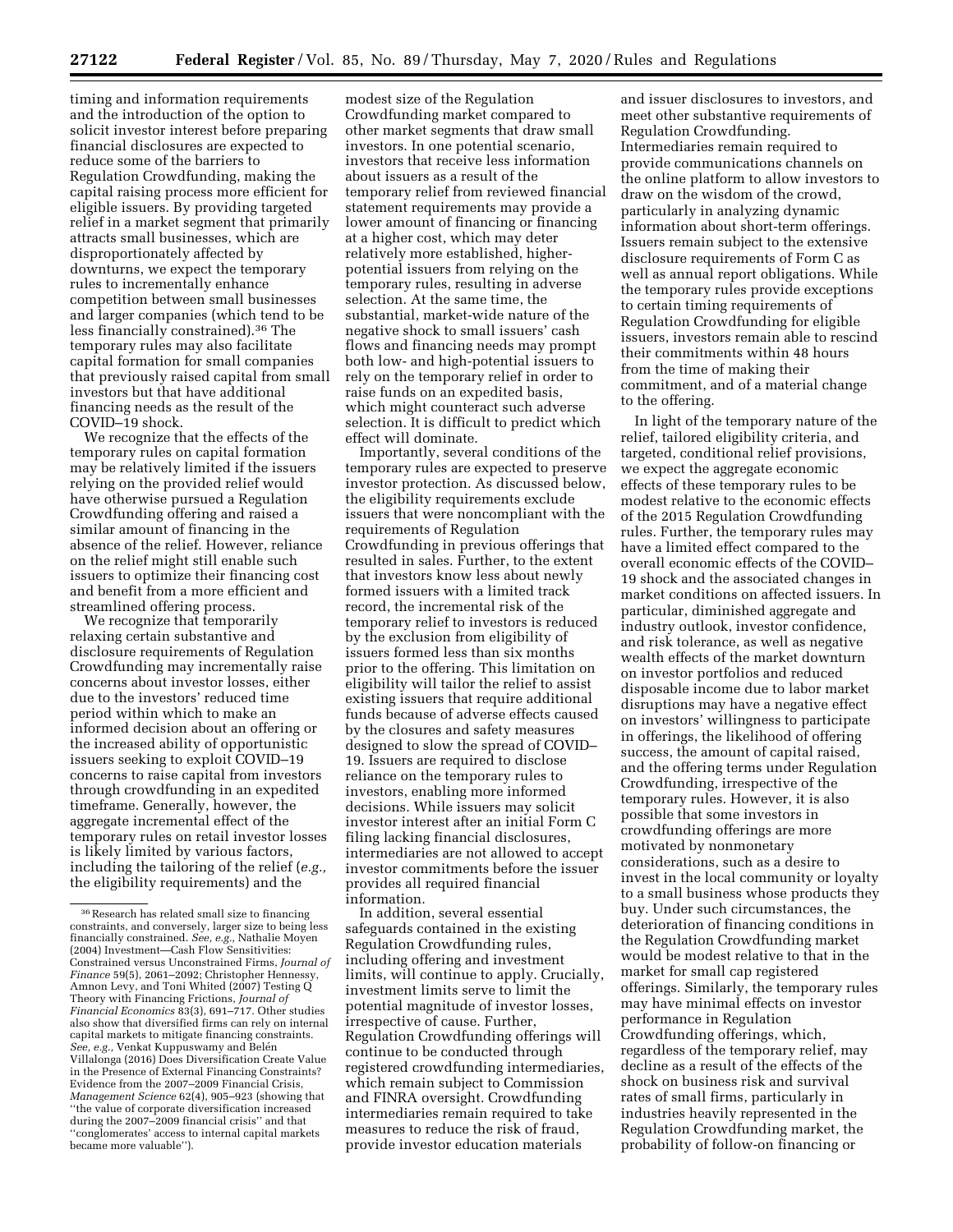exit, and the valuations obtained as a result of such transactions.

We evaluate the economic effects specific to each provision of the temporary rules relative to the baseline in greater detail in Sections VI.B through VI.D below.

#### 2. Baseline and Affected Parties

The baseline is composed of existing Regulation Crowdfunding regulations and industry practices.37 Given the exemption's offering limit, since Regulation Crowdfunding became effective in 2016, it has been primarily

utilized by small businesses (which typically lack significant internal cash flows or access to other securities market financing options). Table 1 below presents data on the characteristics of issuers in Regulation Crowdfunding offerings.

## TABLE 1—CHARACTERISTICS OF ISSUERS IN REGULATION CROWDFUNDING OFFERINGS: MAY 16, 2016–DECEMBER 31, 2019 38

|                                | Average                | Median                     |
|--------------------------------|------------------------|----------------------------|
| Total assets<br>Total revenues | \$455.280<br>\$325.481 | .8<br>3.0<br>29.982<br>\$0 |

The median crowdfunding offering was by an issuer that was incorporated approximately two years earlier and that employed about three people. The median issuer had total assets of approximately \$30,000 and no revenues (just over half of the offerings were by issuers with no revenues).

Approximately ten percent of offerings were by issuers that had attained profitability in the most recent fiscal year prior to the offering.

Small businesses often face significant financing constraints.39 Financing constraints make firms more vulnerable

to economic downturns and other adverse shocks.40

Table 2 summarizes amounts sought and capital reported raised in offerings under Regulation Crowdfunding since its inception through the end of 2019 (the most recently completed full calendar year of data).

TABLE 2—REGULATION CROWDFUNDING OFFERING AMOUNTS AND REPORTED PROCEEDS, MAY 16, 2016–DECEMBER 31, 2019

|                                                   | Number | Average  | Median | Aggregate                   |
|---------------------------------------------------|--------|----------|--------|-----------------------------|
|                                                   | 2,003  | \$63.791 |        | \$25,000   \$126.9 million. |
|                                                   | 2.003  | 599.835  |        | 535,000   1.174.2 million.  |
| Amounts reported as raised in completed offerings | 795    | 213.678  |        | 106.900   169.9 million.    |

During that period, based on the analysis of EDGAR filings, we estimate that 2,003 offerings were initiated,

<sup>38</sup>The estimates are based on data from Form C or the latest amendment to it and exclude withdrawn offerings.

39Small businesses often lack access to securities markets and rely on personal savings, business profits, personal and business credit, and friends and family as sources of capital. *See* U.S. Department of Treasury (2017) A Financial System That Creates Economic Opportunities: Banks and Credit Unions, June 2017, *[https://](https://www.treasury.gov/press-center/press-releases/Documents/A%20Financial%20System.pdf) [www.treasury.gov/press-center/press-releases/](https://www.treasury.gov/press-center/press-releases/Documents/A%20Financial%20System.pdf)  [Documents/A%20Financial%20System.pdf](https://www.treasury.gov/press-center/press-releases/Documents/A%20Financial%20System.pdf)*  (''Treasury Report''). According to one study relying on the data from the 2014 Annual Survey of Entrepreneurs, approximately 64 percent of small businesses relied on personal or family savings, compared to 0.6 percent receiving VC capital. About one-third of businesses used banks and other financial institutions as a source of capital for financing business operations in 2014. A significant share of businesses that established new funding relationships continued to have unmet credit needs. *See* Alicia Robb (2018) Financing Patterns and

seeking an aggregate target amount of \$126.9 million and up to an aggregate maximum amount of \$1,174.2 million,

Credit Market Experiences: A Comparison by Race and Ethnicity for U.S. Employer Firms, *Working Paper. See also* Alicia M. Robb and David Robinson (2014) The Capital Structure Decisions of New Firms, *Review of Financial Studies* 27(1), 153–179 (showing that, while entrepreneurial firms frequently rely on outside loans, outside equity use is uncommon); Rebel Cole and Tatyana Sokolyk (2013) How Do Start-Up Firms Finance Their Assets? Evidence from the Kauffman Firm Surveys, *Working Paper* (showing, based on the 2004 Kauffman Firm Survey, that at start-up 76 percent of firms relied on credit, including 24 percent that used trade credit, 44 percent—business credit, and 55 percent—personal credit (percentages do not add up to 100 percent because firms may use multiple types of credit)).

40Studies of the 2008–2009 financial crisis have documented disproportionate impacts of the crisis on the outcomes and employment of financially constrained small businesses. *See, e.g.,* Michael Siemer (2019) Employment Effects of Financial Constraints during the Great Recession, *Review of Economics and Statistics* 101(1), 16–29; Arthur Kennickell, Myron Kwast, and Jonathan Pogach (2017) Small Businesses and Small Business Finance during the Financial Crisis and the Great Recession: New Evidence from the Survey of Consumer Finances, In: J. Haltiwanger, E. Hurst, J. Miranda, and A. Schoar (Eds.), *Measuring Entrepreneurial Businesses: Current Knowledge and Challenges,* University of Chicago Press, 291–349;

and 795 offerings reported aggregate proceeds of \$169.9 million.41

The baseline also includes the recent and ongoing effects of the disruption to

Burcu Duygan-Bump, Alexey Levkov, and Judit Montoriol-Garriga (2015) Financing Constraints and Unemployment: Evidence from the Great Recession, *Journal of Monetary Economics* 75, 89–105. Various studies of traded small-cap companies show that small firms, which tend to be most financially constrained, are disproportionately affected by downturns or tightening credit conditions. *See, e.g.,*  Gabriel Perez-Quiros and Allan Timmermann (2000) Firm Size and Cyclical Variations in Stock Returns, *Journal of Finance* 55(3), 1229–1262 (showing that ''small firms display the highest degree of asymmetry in their risk across recession and expansion states, which translates into a higher sensitivity of their expected stock returns with respect to variables that measure credit market conditions''); Murillo Campello and Long Chen (2010) Are Financial Constraints Priced? Evidence from Firm Fundamentals and Stock Returns, *Journal of Money, Credit, and Banking* 42(6), 1185– 1198 (finding that financially constrained firms' business fundamentals are significantly more sensitive to macroeconomic movements than unconstrained firms' fundamentals). *See also*  Eugene Fama and Kenneth French (1993) Common Risk Factors in the Returns on Stocks and Bonds, *Journal of Financial Economics* 3, 3–56.

41 Issuers that have not raised the target amount or not filed a report on Form C–U are not included in the estimate of proceeds. *See also* 2019 Regulation Crowdfunding Report, at 15, footnote 40.

<sup>37</sup>For a more detailed discussion, *see* Facilitating Capital Formation and Expanding Investment Opportunities by Improving Access to Capital in Private Markets (Mar. 4, 2020), Release No. 33-10763 [85 FR 17956 (Mar. 31, 2020)]; Report to the Commission: Regulation Crowdfunding (Jun. 18, 2019), available at: *[https://www.sec.gov/files/](https://www.sec.gov/files/regulation-crowdfunding-2019_0.pdf)  [regulation-crowdfunding-2019](https://www.sec.gov/files/regulation-crowdfunding-2019_0.pdf)*\_*0.pdf* (''2019 Regulation Crowdfunding Report'').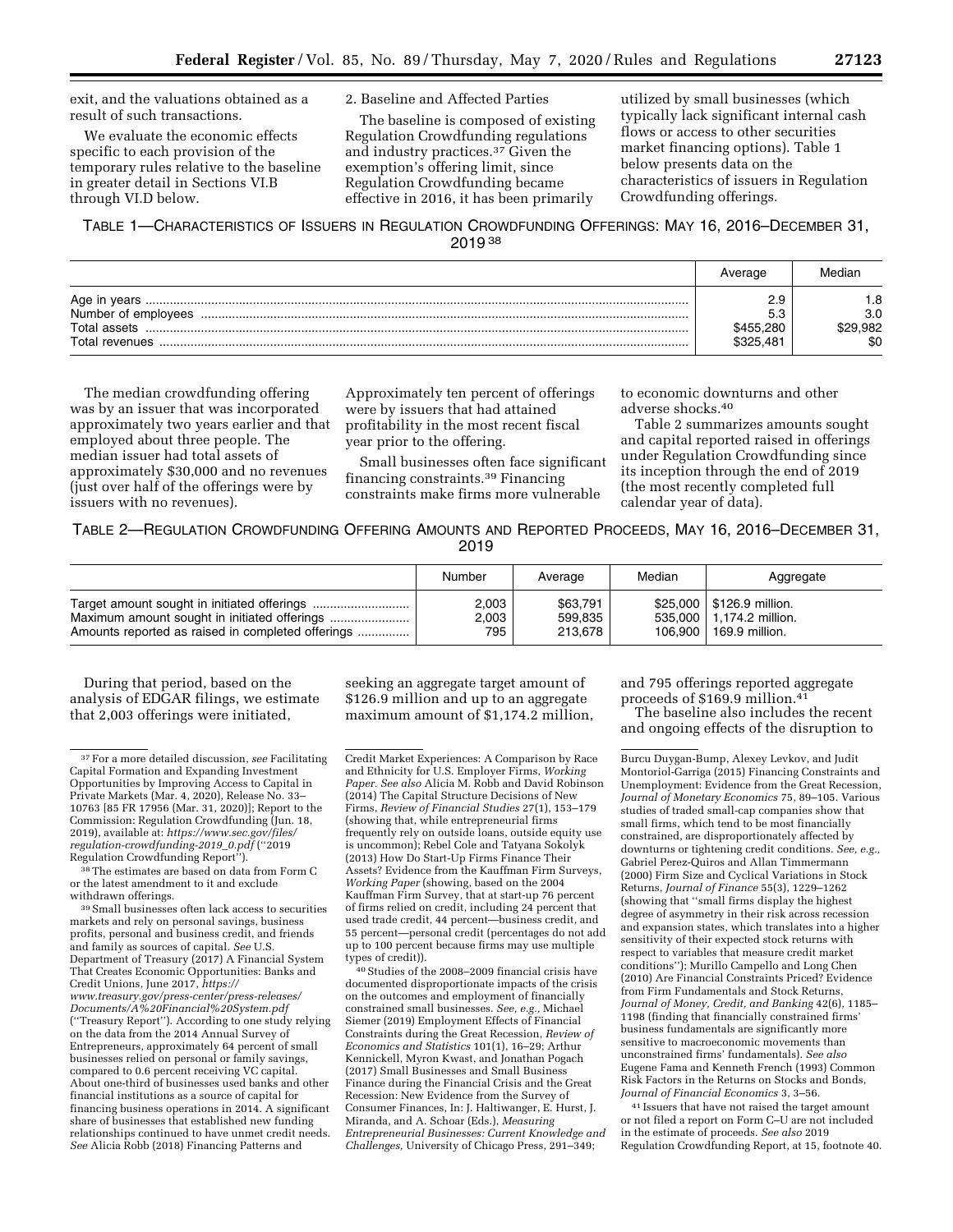the U.S. and global economy related to COVID–19, interventions aimed at mitigating its effects, and adverse changes in macroeconomic and financing market conditions (collectively referred to as ''the shock'' or ''the COVID–19'' shock below). As part of the baseline, small businesses eligible under the existing rules have been facing and are expected to continue to face significant adverse effects of the shock, including, but not limited to, declines in consumer demand and revenues, particularly in consumer-facing industries, such as restaurants, recreation/lifestyle, and retail 42 (*e.g.,* as a result of changes in consumer confidence, commuting and travel patterns, declines in purchasing power, and explicit restrictions on the operation of certain businesses); disruptions to workforce and supply chains; and declines in investor sentiment that affect the availability of financing, valuations, and potential for exits.43 At the same time, small issuers eligible under the temporary rules may also qualify for emergency relief under other economic assistance programs, which may mitigate some of the adverse impacts described above and the financing constraints stemming from the shock.44

We expect the temporary rules to affect issuers, intermediaries, and investors in Regulation Crowdfunding offerings. As of December 2019, we estimate that 1,827 issuers initiated 2,003 Regulation Crowdfunding offerings, excluding withdrawn offerings.45 As discussed below, eligibility criteria of the temporary rules exclude (1) issuers that were organized and had operations for less than six months prior to the commencement of the offering and (2) issuers that were not compliant with Regulation Crowdfunding requirements with regard

44*See infra* note 50 and accompanying text. 45These figures are based on the three-and-a-halfyear period since inception of Regulation Crowdfunding, with offering activity accelerating in the second half of the sample period. It is difficult to predict how many of the past issuers will conduct a follow-on offering in reliance on the relief as well as how existing market conditions, which affect both supply and demand of capital, will affect the flow of new crowdfunding offerings relative to historical data, thus it is difficult to extrapolate from these numbers the flow of new crowdfunding offerings projected during the approximately four-month time frame during which temporary relief will be available.

to any prior offerings in which they sold securities.

Turning to the first eligibility requirement, historical data provides an indication of the potential share of offerings eligible for temporary relief among all offerings: From inception of Regulation Crowdfunding through the end of December 2019, we estimate that 1,537 (approximately 77 percent) offerings were initiated by 1,407 eligible issuers.46

We lack the data or a methodology to predict how many issuers will be rendered ineligible as a result of the second eligibility requirement because it is difficult to estimate the percentage of prior Regulation Crowdfunding issuers that will seek to conduct a follow-on offering and that were not compliant with one or more of the requirements of Regulation Crowdfunding with regard to a prior offering in which they sold securities. Based on historical data, this percentage may be modest because relatively few Regulation Crowdfunding issuers have initiated follow-on offerings in the past. We estimate that, from inception through the end of 2019, there were 149 repeat Regulation Crowdfunding issuers, including 116 such issuers that had reported successful completion of at least one Regulation Crowdfunding offering on Form C-U as of the end of 2019.<sup>47</sup>

Staff's experience with, and analysis of, filings has revealed differences among issuers' compliance with financial statement requirements, the requirement to file an annual report on Form C–AR (for issuers that have sold securities under the exemption and have not terminated their reporting obligations), and the requirement to file a final progress update on Form C–U.48 We further recognize that the rate of participation of repeat issuers based on historical Regulation Crowdfunding data may underestimate the rate of repeat issuers likely to seek capital under Regulation Crowdfunding while the temporary rules are in effect because: (1) Follow-on Regulation Crowdfunding offerings have become more frequent in the latter part of the historical sample period since more

initial offerings had been conducted, and we expect the number of repeat issuers to continue to increase as time elapses and more issuers, intermediaries, and investors gain experience with Regulation Crowdfunding; (2) financing needs of issuers affected by the shock may be greater than predicted by historical data, leading to increased reliance on followon external financing, compared to historical rates; and (3) the relief provided by the temporary rules may make a Regulation Crowdfunding offering a more attractive and viable financing alternative for small issuers.

We estimate that, as of the end of 2019, there were 45 registered funding portals, excluding funding portals that had withdrawn their registration. In addition, 16 registered broker-dealers have participated in crowdfunding offerings, excluding withdrawn offerings. Information on the number of investors per offering is not available for the full sample of Regulation Crowdfunding offerings, and it is not required to be reported in progress updates on Form C–U.49

We are unable to predict the number of issuers likely to rely on the temporary rules while they are in effect. On the one hand, the number of issuers seeking capital under Regulation Crowdfunding may exceed the estimates based on extrapolation from historical data because of the significant increase in small businesses' external financing needs as a result of the economic shock of COVID–19. Further, the flexibility and offering process efficiencies afforded by the temporary rules may draw additional issuers to Regulation Crowdfunding.

On the other hand, some issuers eligible under the temporary rules, particularly better established issuers or issuers that are more connected to angel investors, may choose to pursue another exempt offering, such as an offering under 17 CFR 230.506 (Rule 506 of Regulation D), to meet their financing needs. Other such issuers may choose to pursue a Regulation Crowdfunding offering but forgo the temporary relief in an attempt to send a favorable signal of their financial soundness in the face of the COVID–19 shock to prospective investors. The latter point may not be as significant for the likelihood of issuer uptake of the temporary relief to the extent that issuers not reliant on the temporary relief may still have to disclose material information about

<sup>42</sup>*See, e.g.,* Devin Thorpe (2019) Startup Restauranteurs Find Willing Investors via Crowdfunding, *Forbes,* September 28, 2019, and 2019 US Equity Crowdfunding Stats—Year in Review, available at: *[https://crowdwise.org/funding](https://crowdwise.org/funding-portals/2019-equity-crowdfunding-stats-data/)[portals/2019-equity-crowdfunding-stats-data/.](https://crowdwise.org/funding-portals/2019-equity-crowdfunding-stats-data/)* 

<sup>43</sup>*See supra* note 2.

<sup>46</sup> In addition, we recognize that many of the issuers that initiated past Regulation Crowdfunding offerings as of the end of 2019 may meet the sixmonth eligibility criterion as of the effective date of the temporary rules, should they wish to avail themselves of the temporary relief for a follow-on offering under Regulation Crowdfunding.

<sup>47</sup>This figure likely provides a lower bound on the number of issuers that have initiated a followon offering after successfully completing a prior offering due to incomplete reporting of offering proceeds on Form C–U. *See supra* note 41.

<sup>48</sup>*See* 2019 Regulation Crowdfunding Study, at 28.

<sup>49</sup>*See* 2019 Regulation Crowdfunding Report, at 21, footnote 54 and accompanying text. According to one industry report, the total number of investors in successful offerings increased from 77,558 in 2017 to 147,448 in 2018.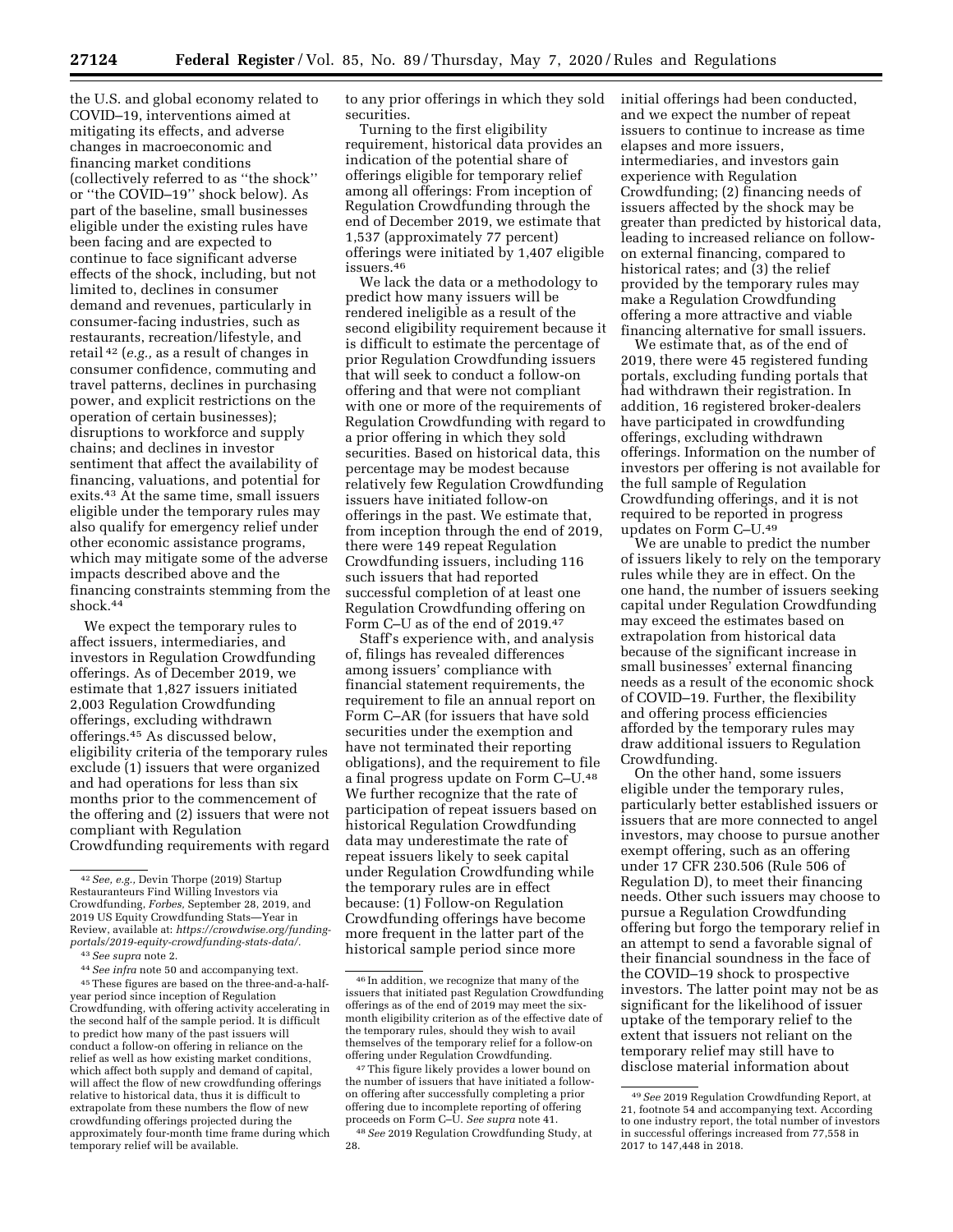business and financial risks, including as a result of the COVID–19 shock, in their offering and periodic disclosures. The prominent disclosures of offering process and disclosure accommodations that an issuer is relying upon under the temporary rules due to being impacted by COVID–19 may cause some investors to forgo investing in those offerings out of concern about business risk, which may in turn deter some issuers from relying on the temporary rules. Further, some small businesses eligible under the temporary rules also may be eligible for other emergency relief or financial assistance,50 which may reduce their reliance on the temporary rules.

# *B. Conditions of the Temporary Rules: Eligibility Criteria and Disclosure of Reliance on Temporary Relief*

The temporary rules include several conditions for using the relief. First, to be eligible under the temporary rules, issuers must have been organized and had operations for at least six months prior to the commencement of the offering. This condition is intended to target relief towards issuers that were in existence prior to the COVID–19 shock and suffered its adverse effects on their business, resulting in a need for financing to be raised on an expedited basis. This provision will prevent more recently formed issuers from realizing the benefits of the temporary relief, which could limit the benefits of the rule on capital formation and efficiency. As discussed above, from inception through the end of 2019, we estimate that 77 percent of offerings were initiated by issuers that would have met this eligibility criterion.51

We recognize that some issuers that are organized within six months prior to the offering, and thus ineligible under the temporary rules, may also experience adverse effects of the shock, including being unable to raise adequate financing in an initial crowdfunding offering or experiencing challenges in executing their business plan as a result of the shock. This eligibility condition might place newly organized issuers at

an incremental competitive disadvantage. Issuers whose age is approaching six months might postpone the offering until they are eligible under the temporary rules. Generally, any effect of this provision on competition is likely limited compared to such issuers' potential competitive disadvantage stemming from limited investor recognition as a result of being recently formed and having a limited track record.

Second, issuers that previously sold securities in a Regulation Crowdfunding offering and were not in compliance with Regulation Crowdfunding requirements are not eligible to rely on the temporary rules. To the extent that an expedited offering process might incrementally reduce the ability of investors to analyze information about the offering, the exclusion of such previously noncompliant issuers from an expedited offering process is expected to mitigate potential effects on investors and reinforce investor protection. This condition may also incrementally incentivize issuers to remain compliant with Regulation Crowdfunding requirements, further strengthening investor protection. As a result of the provision, some issuers that have failed to comply with Regulation Crowdfunding requirements will not realize the benefits of the temporary rules, which would incrementally limit the capital formation benefits of the temporary rules. Some of the noncompliance might be due to the issuer's lack of securities market experience and inability to afford outside securities counsel and a dedicated accounting staff to prepare compliant offering materials or ongoing disclosure, rather than intentional noncompliance. However, we believe that applying the exclusion to noncompliant issuers that had raised capital in a prior offering appropriately balances such considerations with the need to preserve investor protection, particularly in an environment of heightened market risk.

Relatedly, the temporary rules amend the intermediary requirements of Rule 301 and specify that intermediaries must have a reasonable basis for believing that an issuer seeking to rely on the temporary rules that has previously sold securities in a Regulation Crowdfunding offering has complied with the requirements of Regulation Crowdfunding. This provision is expected to reinforce the investor protection benefits of the described eligibility condition while imposing an incremental cost on intermediaries that facilitate offerings reliant on the temporary rules. The

provision that allows intermediaries to rely on the representations of the issuer concerning compliance, unless the intermediary has reason to question the reliability of those representations, is expected to moderate the economic effects of this intermediary requirement.

Third, the temporary rules specify that a condition to each aspect of the temporary relief is clear disclosure to investors with respect to the issuer's reliance on the temporary relief. Relatedly, the temporary rules make conforming amendments to intermediary requirements to ensure that investors are apprised of issuer reliance on the temporary rules. By conveying the fact that certain offering process mechanics may differ from those of a typical Regulation Crowdfunding offering, as well as the fact that the issuer is being affected by COVID–19, this disclosure requirement is expected to benefit investors and allow them to make a better informed investment decision. Further, to the extent that it provides clarity as to the modified offering process terms, it is expected to facilitate competition for investor capital among issuers that rely on the temporary relief and issuers that are ineligible for, or choose not to rely on, the temporary relief. We recognize that some investors may fail to fully consider the described disclosure when making their investment decisions. However, the incremental effects of this failure to fully factor in the issuer's reliance on temporary relief may be modest given the continued application of other essential investor protection safeguards and the fact that, under the baseline, these same investors may fail to fully process information contained in other substantive disclosures under Regulation Crowdfunding and materials about the offering process.

Finally, the relief under these rules is limited to eligible issuers seeking to conduct a Regulation Crowdfunding offering on an expedited basis due to circumstances relating to COVID–19 during the period specified in the temporary rules. The time-limited, tailored nature of the relief is expected to limit the aggregate economic effects of the rule while also targeting the benefits to small issuers that are most affected by the shock.

We have considered alternatives to the described conditions of the temporary rules. As an alternative, we could relax the issuer age requirement (*e.g.,* removing the requirement for the issuer to have operations or shortening the period from six to three months) or waive it but preserve the exclusion of noncompliant issuers in prior offerings. As another alternative, we could extend

<sup>50</sup>*See* COVID–19 Resources for Small Businesses, *[https://www.sec.gov/page/covid-19-resources-small](https://www.sec.gov/page/covid-19-resources-small-businesses)[businesses.](https://www.sec.gov/page/covid-19-resources-small-businesses)* 

 $^{\rm 51}\rm{The\ fraction}$  of offerings eligible based on this criterion is estimated, given data availability, on the basis of the issuer having been organized for at least six months as of the initial Form C filing and having reported positive cash or other assets, revenues, net profits, employees, debt, cost of goods sold, or taxes paid for the most recent fiscal period shown in the initial Form C filing. *See supra* note 9. We recognize that this estimate may not be a precise reflection of the number of eligible issuers to the extent that an issuer may have had operations over the past six months but may not yet have reported positive financial statement activity based on the above metrics.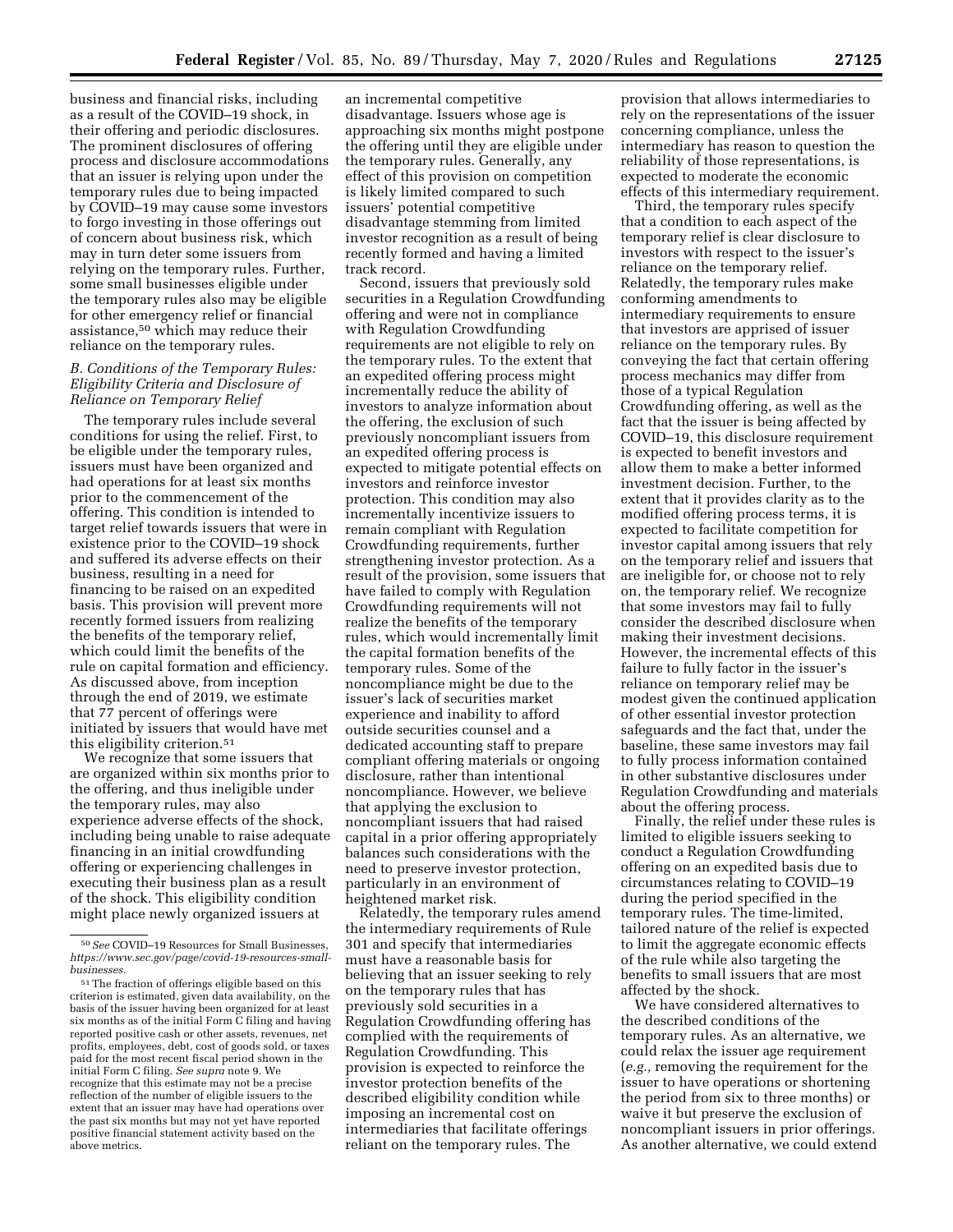the relief under the temporary rules to all first-time Regulation Crowdfunding issuers or to all issuers below a certain size, such as \$1 million in total assets. These alternatives could expand the capital formation benefits compared to the temporary rules and extend the benefits to a larger pool of financially constrained issuers that may seek capital on an expedited basis from retail investors. As of the end of 2019, we estimate that 78 percent of offerings were by issuers organized at least six months and 86 percent of offerings—by issuers organized at least three months—prior to the initial Form C filing for that offering, irrespective of whether they had operations; 91 percent of offerings were by first-time crowdfunding issuers; and 93 percent of offerings were by crowdfunding issuers with total assets below \$1 million (these are overlapping subsets of issuers). However, relaxing or waiving the issuer age requirement or extending the relief to all initial Regulation Crowdfunding offerings would result in offering process and disclosure relief being temporarily extended to less wellknown issuers with shorter track records, potentially increasing risks to investors and adverse selection, compared to the temporary rules.

As another alternative, we could waive the requirement to prominently disclose reliance on the relief as a condition of using the relief provided in the temporary rules. Compared to the temporary rules, this alternative may increase the attractiveness of the relief to prospective Regulation Crowdfunding issuers and decrease issuer concerns about prominently signaling to investors the vulnerability of their business to the effects of COVID–19 (however, issuers not relying on the temporary relief may have to disclose some related information about the effects of COVID– 19 in offering materials and periodic reports if it materially affects the risks facing their business), and the modified information and offering process requirements of their offering. At the same time, by failing to provide relevant disclosure to investors about material modifications to offering process and disclosures applicable to a given offering, this alternative may result in less informed investor decisions, compared to the temporary rules.

As another alternative, we could shorten or extend the period of the temporary relief. Such an alternative would decrease or increase, respectively, the aggregate economic effects of the rules and the number of issuers eligible to qualify for the relief, compared to the temporary rules.

### *C. Temporary Relief From Certain Financial Information Requirements*

1. Temporary Omission of Financial Statements From Initial Form C Filing

The temporary rules provide flexibility for eligible issuers to assess the probable interest in a Regulation Crowdfunding offering prior to preparation of full offering materials that include financial statement information.52 The temporary rules are expected to benefit issuers by allowing greater flexibility to communicate with prospective investors about the contemplated offering and to gauge market interest prior to incurring the full cost of preparation of financial statement disclosures. The temporary rules are expected to particularly benefit prospective issuers that do not have current financial statements available and that may otherwise find it difficult to prepare the required financial statements in order to launch a timely offering. This is expected to have favorable incremental effects on capital formation and the efficiency of the capital raising process for eligible issuers that choose to rely on this provision. These benefits are expected to be particularly important in the current environment of increased market uncertainty as a result of the COVID–19 shock, which can make it more difficult for issuers to gauge prospective investor demand for their offering. Further, issuers with binding financing constraints and scarce cash reserves may hesitate to incur the upfront costs of preparation of financial statement disclosures for an offering that may fail to draw prospective investor interest. Among various issuers eligible under the temporary rules, this benefit is likely to be especially valuable for smaller, less well known, and firsttime issuers that may not have financial statement disclosures otherwise available and that may lack an accurate understanding of prospective investor demand for their securities, have a high degree of information asymmetry, or operate in lines of business characterized by a considerable degree of uncertainty and/or more pronounced effects of the COVID–19 shock.

If, after communicating with investors, the issuer is not confident that it would attract sufficient investor interest, the issuer could amend offering plans or the target amount of the offering, reconsider the contemplated offering structure and terms, postpone the offering, or explore alternative methods of raising capital. The temporary rules may attract some

eligible issuers that may be uncertain about the prospects of raising investor capital through a Regulation Crowdfunding offering, thus potentially promoting competition for investor capital as well as capital formation in this market segment. The temporary rules are expected to reduce uncertainty about whether a Regulation Crowdfunding offering could be completed successfully before the issuer incurs the costs of preparing financial statement disclosures. While this provision can reduce the risk of a failed offering after an issuer has incurred financial statement costs, an issuer that solicits interest on the basis of a public filing of an initial offering circular may still incur some reputational costs of failure to attract sufficient investor commitments.

We recognize that there may also be potential costs associated with the temporary rules. In particular, if financial statement information is omitted at the investor interest solicitation stage, it may result in an incomplete representation of the risk of an offering. If investors later fail to read the offering circular that is subsequently amended to include financial information disclosures before making the investment decision, they may make less informed investment decisions. In the specific context of the COVID–19 shock, to the extent that issuer financial disclosures are historical in nature (although issuers must disclose certain material subsequent events in the notes to financial statements), such disclosures may be relatively less meaningful for purposes of assessing the current financial condition and future growth prospects of an issuer that has experienced significant adverse effects of the COVID–19 shock. In some cases, investors may be members of a local community that know the business well, which may give them insight into the issuer's prospects during and after the COVID–19 shock. Further, historical financial disclosures may be incrementally less meaningful for evaluating the business of a relatively recently formed or development-stage issuer (*e.g.,* an issuer organized more than six months but less than a year prior to the commencement of an offering or an issuer that has not yet developed substantial business operations). Finally, intermediaries for issuers relying on the temporary rules would not be allowed to accept investor commitments until financial information disclosures are provided.

Overall, potential investor protection concerns discussed above are expected to be substantially alleviated by several factors: The application of the anti-fraud

<sup>52</sup>*See* temporary Rule 201(z)(2).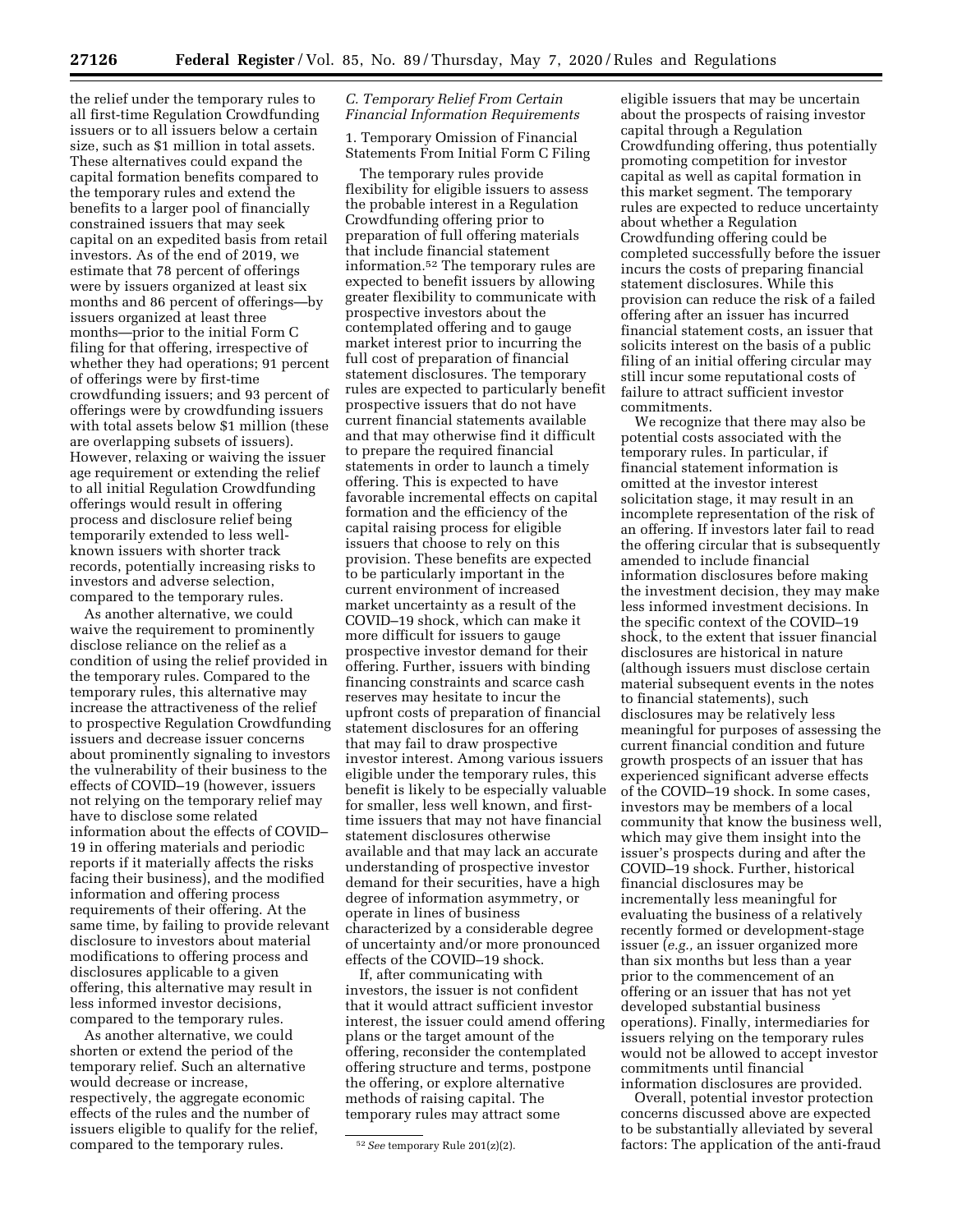provisions of the Federal and state securities laws; 53 prominent disclosures to investors regarding reliance on the temporary rules; the requirement that financial disclosures be available before investor commitments may be accepted, providing investors (and the Commission) with the ability to review financial information; the availability of investor education materials required to be provided by crowdfunding intermediaries before investing; the continued application of other provisions of Regulation Crowdfunding, including ones expected to provide additional investor protection, such as investment limits, offering limits, crowdfunding intermediary obligations to take measures to reduce the risk of fraud and other intermediary requirements, periodic reporting requirements, and issuer eligibility restrictions; and the reputational incentives of issuers and intermediaries, as well as the potential risk of litigation.

Because the filing of the initial offering circular used to solicit investor interest will be a requirement, this provision will provide information to investors and allow them to compare the initial offering circular with any amended offering statement disclosures, leading to potentially more informed investment decisions. In addition, the requirement in the temporary rules that the initial offering circular used to solicit investor interest contain all offering disclosures as specified in Regulation Crowdfunding, except financial statement information, is expected to maintain investor protection. Moreover, prominent disclosure regarding reliance on the temporary rules that reminds investors to review the amended offering circular augmented with financial disclosures, also required to be filed, is expected to encourage investors to make informed decisions after considering the full financial picture of the issuer.

As an alternative to the temporary rules, we could permit eligible issuers to avail themselves, on a temporary, conditional basis, of the option to engage in a broader range of pre-offering communications than what is permitted under the temporary rules, such as by allowing pre-filing solicitations of interest. Such an alternative would afford greater flexibility to issuers and potentially result in larger capital formation benefits, compared to the temporary rules. However, we believe that a more limited approach is appropriate in the context of temporary,

conditional relief we are adopting to assist issuers affected by the COVID–19 shock.

## 2. Temporary Relief From the Review Report Requirement for Smaller **Offerings**

As discussed in Section III above, we are providing temporary, conditional exemptive relief from the independent accountant review report requirement to issuers in Regulation Crowdfunding offerings of up to \$250,000, inclusive of amounts sold in the prior 12 months, in reliance on Regulation Crowdfunding. Under the existing rules, issuers are not required to submit an independent accountant's review report if they are offering up to \$107,000. Issuers seeking to conduct an offering under Regulation Crowdfunding in excess of \$107,000 at this time may be facing challenges in obtaining reviewed financial statements in a time frame that would be helpful to an issuer with immediate capital needs due to the COVID–19 shock. By allowing issuers to gain more timely access to capital, the temporary rules are expected to facilitate capital formation and benefit eligible issuers affected by the COVID–19 shock that may be facing unexpected financing constraints or delays in raising capital due to a temporary inability to retain an independent accountant.54 Temporary Rule 201(z)(3) allows eligible issuers in offerings of up to \$250,000, rather than \$107,000, to provide financial statements and certain information from the issuer's Federal income tax returns, both certified by the principal executive officer, in accordance with Rule 201(t)(1) requirements, if reviewed or audited financial statements of the issuer are not then available.

We expect this relief to allow issuers to raise capital without incurring costs and delays involved in an independent accountant's review of their financial statements. This may incrementally enhance the efficiency of conducting the offering and yield capital formation benefits for eligible issuers that find themselves financially constrained and in need of financing in excess of \$107,000 but up to \$250,000 on an expedited basis as a result of the COVID–19 shock. To the extent that issuers relying on the relief under these temporary rules are likely to be small

businesses, this provision is expected to incrementally promote competition between such smaller issuers and larger issuers.

The upfront costs of obtaining a review report may be nontrivial for small issuers, particularly issuers experiencing declines in internal cash flows as a result of the COVID–19 shock. Available filing data does not allow us to estimate the cost of obtaining a review report. In the 2015 Regulation Crowdfunding Adopting Release, the Commission estimated review costs to be approximately \$1,500 to \$18,000.55 We also consider more recent information about the costs of a review report available from commenters and industry sources. For example, one industry source estimates the cost of a review as \$2,000 to \$2,450 for a singleowner LLC/S-Corp/Sole Proprietor issuer that has not previously had a review or audit but is in possession of full financial records.<sup>56</sup> If the same single-owner issuer that has not previously had a review or audit instead tracks financials in a spreadsheet format (*e.g.,* because it lacks an in-house accountant), the same source estimates the review cost as approximately \$2,400 to \$2,950.57 A commenter on the 2019 Harmonization Concept Release 58 states that it has ''interviewed dozens of CPA firms and found that the average cost of reviewing a company that has two years of financial history is at least \$6,000'' and that ''[f]or a company with no history, this quote (from many CPA firms) has been in the \$1,500 to \$2,500 range.'' 59

It is difficult to estimate how many of the eligible issuers will elect to avail themselves of this relief. Based on data from inception through the end of 2019, we estimate that 59 offerings by eligible issuers (76 offerings by all issuers, irrespective of age) sought above \$107,000 but no more than \$250,000.<sup>60</sup>

58*See* Concept Release on Harmonization of Securities Offering Exemptions, Release No. 33– 10649 (Jun. 18, 2019) [84 FR 30460 (Jun. 26, 2019).

59*See* Letter from Mainvest (Sep. 24, 2019), available at: *[https://www.sec.gov/comments/s7-08-](https://www.sec.gov/comments/s7-08-19/s70819-6193357-192513.pdf) [19/s70819-6193357-192513.pdf.](https://www.sec.gov/comments/s7-08-19/s70819-6193357-192513.pdf)* 

60The above counts are based on XML data in Form C filings. *See supra* note 51 for the definition of eligible issuers. Amounts sought are based on Continued

<sup>53</sup>The initial offering circular used to solicit investors under the temporary rules will continue to be treated as an offer of securities.

<sup>54</sup>This may be a particularly salient concern for small issuers that sought to use an individual Certified Public Accountant (''CPA'') or a small accounting firm to obtain a review report as such accounting firms' operations and business may themselves be adversely impacted by the COVID– 19 shock, resulting in potential reductions in service, extended delays, and additional costs for small issuers that require a review report.

<sup>55</sup>*See* Crowdfunding, Release No. 33–9974 (Oct. 30, 2015) [80 FR 71387 (Nov. 16, 2015)] (''2015 Regulation Crowdfunding Adopting Release''), at 71499.

<sup>56</sup>*See* CrowdfundCPA Crowdfunding Audit/ Review Cost Calculator, available at: *[http://](http://crowdfundcpa.com/cost-estimate--calculator.html) [crowdfundcpa.com/cost-estimate--calculator.html](http://crowdfundcpa.com/cost-estimate--calculator.html)*  (retrieved April 22, 2020). These are estimates based on a hypothetical issuer. Costs may vary depending on the accountant and the issuer's circumstances.

<sup>57</sup>*See id.*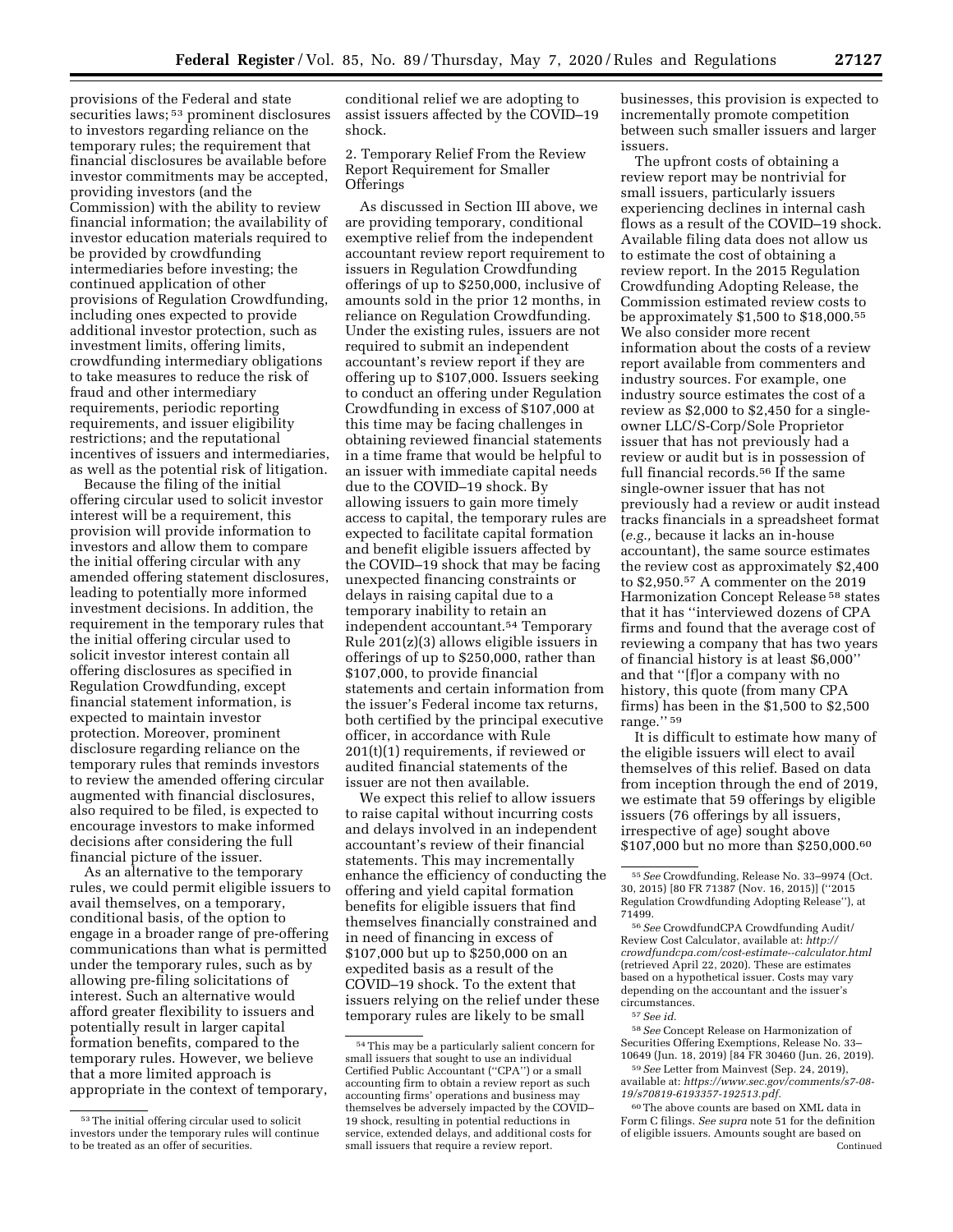It is possible that some of the issuers within the eligible range will forgo reliance on the temporary rules in order to more credibly signal to prospective investors the quality of their financial disclosures. From a costly signaling standpoint, eligible issuers with lower information asymmetries or higher potential might incur the review report cost in order to differentiate themselves from eligible issuers that choose to provide a principal executive officer certification with their financial disclosures in lieu of a review report. This might introduce adverse selection among eligible issuers that choose to avail themselves of the relief from the review report requirement in reliance on the temporary rules, which in turn might limit investor willingness to back such offerings and moderate the capital formation benefits of the temporary relief. At the same time, such qualitybased separation may not occur if the business and cash flow disruptions due to the COVID–19 shock cause a number of both low- and high-potential eligible issuers to be unable to incur the upfront costs and delays associated with obtaining a review report and thus elect to forgo it. Further, if the market volatility and recent business disruptions due to the COVID–19 shock effectively render historical financial disclosures and associated proxies for their reliability less relevant for projecting an issuer's future growth potential, risks, and cash flows, a review report may become a noisier and less informative signal of quality for affected issuers.

We recognize that the number of issuers seeking up to \$250,000 in reliance on the temporary rules may be greater than suggested by the historical data on the distribution of Regulation Crowdfunding offering amounts if the exemptive relief from the review report requirement under the temporary rules leads issuers that would otherwise cap their offering size at a lower threshold under the existing rules (to avoid the costs of a review report) to offer a larger amount in reliance on the temporary rules. For example, there was some bunching around the review report threshold in the historical distribution of offerings as of December 2019, with

an estimated 275 offerings by eligible issuers (356 offerings by all issuers) seeking amounts equal to the review report offer size threshold that was in effect at the time of the offering.61 Some of the issuers in that category might elect to avail themselves of the temporary rules and seek larger amounts up to \$250,000 under the temporary rules.

Although a review report provides a more limited level of assurance compared to an audit report, reviewed financial statements confer valuable informational benefits to investors.62 Thus, temporarily exempting a broader range of issuers from the review report requirement, particularly in an environment of heightened market uncertainty, may result in less information for investor decisions and additional risks to investor protection. Exemptive relief from the review report requirement might weaken the incentives of some issuers to provide compliant financial statement disclosures since they no longer would be required to undergo a review by an independent accountant and to provide such a report to investors, resulting in potentially less informative financial disclosures provided to investors in affected offerings. For example, some financial statement disclosures provided by issuers below the existing review report threshold are not prepared in a U.S. GAAP-compliant manner.<sup>63</sup> As

62*See, e.g.,* Brad Badertscher, Jaewoo Kim, William Kinney, and Edward Owens (2018) Verification Services and Financial Reporting Quality: Assessing the Potential of Review Procedures, *Working Paper* (''[b]oth reviews and audits yield significantly better reporting quality scores and lower cost of debt than zero-verification compilations. However, model-based reporting quality scores of reviews and audits are indistinguishable statistically, on average. Regarding broader economics, we find that relative to compilations, reviews yield more than half the added interest rate benefit associated with an audit, at considerably less than half the added cost. Overall, our results suggest reviews may provide a cost-effective verification alternative to audits, and the potential of analytical procedures warrants more attention by audit researchers and regulators.'')

63*See, e.g.,* Letter from CrowdCheck (Oct. 30, 2019) commenting on the 2019 Harmonization Concept Release, available at: *[https://www.sec.gov/](https://www.sec.gov/comments/s7-08-19/s70819-6368811-196431.pdf) [comments/s7-08-19/s70819-6368811-196431.pdf](https://www.sec.gov/comments/s7-08-19/s70819-6368811-196431.pdf)*  (stating that its belief that ''the larger concern for Regulation CF is the fact that, as we discovered in the course of the Compliance Survey, issuers making offerings for under \$107,000 do not appear

discussed above, however, in the specific context of the COVID–19 shock, to the extent that issuer financial disclosures are historical in nature, such disclosures might be relatively less meaningful for purposes of assessing the current financial condition and growth prospects of an issuer that was financially sound but has experienced significant adverse effects as a result of the COVID–19 shock. Further, historical financial disclosures may be incrementally less meaningful for evaluating the business of a recently formed or development-stage issuer.64

Importantly, several provisions of the temporary rules are expected to mitigate potential risks to investors. Issuers relying on the temporary rules must still provide financial statement disclosures at the time of the offering, certified by the principal executive officer. Further, an issuer relying on this temporary rule would be required to provide prominent disclosure to that end. Moreover, temporary exemptive relief from the review report requirement does not preclude liability in instances of materially misleading financial disclosures provided at the time of the offering, and general anti-fraud provisions and liability for offers under Regulation Crowdfunding will continue to apply. Finally, as discussed in Section VI.A above, the remaining investor protections of Regulation Crowdfunding would generally continue to provide significant safeguards for investors in offerings reliant on the temporary rules.

We have considered several alternatives to the temporary rules. The temporary rules provide exemptive relief from the review requirement for qualifying offerings by eligible issuers. As one alternative, we could implement a temporary deferral (*e.g.,* for 90 days after the closing of the offering), rather than a waiver of the review report requirement for qualifying offerings.

Separately, one of the intermediary respondents to the Regulation Crowdfunding survey stated that ''smaller issuers that do not have reviewed or audited financial statements may find it difficult to prepare a statement of changes of equity, because the typical accounting software does not print it automatically. This respondent stated that these issuers also often have trouble accurately preparing a cash flow statement or accounting for stock issuances or issuances of stock options and warrants.'' *See* 2019 Regulation Crowdfunding Report, at 32.

64*See, e.g.,* Letter from Mainvest (stating that ''a company with no operating history simply does not have historical financial information that can be reviewed. Issuers on our platform unfortunately are required to get CPA reviews of a balance sheet with almost no zeros [*sic*]. This adds practically no value to investor protections and significantly increases up-front costs to companies.'').

data either in the initial Form C filing, or the latest amendment to it at the offering level, if the offering has been amended. Withdrawn offerings are excluded. The above estimates are calculated at the offering level and do not adjust for issuers with follow-on offerings within 12 months of prior financing raised under Regulation Crowdfunding. In cases of offerings that accept oversubscriptions, the maximum offer amount is used to estimate the number of issuers eligible under the temporary rules. *See also supra* note 45 and accompanying and following text.

 $\ensuremath{^{61}}$  The above counts are based on XML data in Form C filings. *See id.* The estimates consider offerings with offer size of \$107,000 in the period following the April 2017 amendments and offerings with offer size of \$100,000 in the period prior to the amendments. *See* Inflation Adjustments and Other Technical Amendments under Titles I and III of the JOBS Act (Technical Amendments; Interpretation), Release No. 33–10332 (Mar. 31, 2017) [82 FR 17545 (Apr. 12, 2017)].

to be producing financial statements in a format anything close to GAAP'').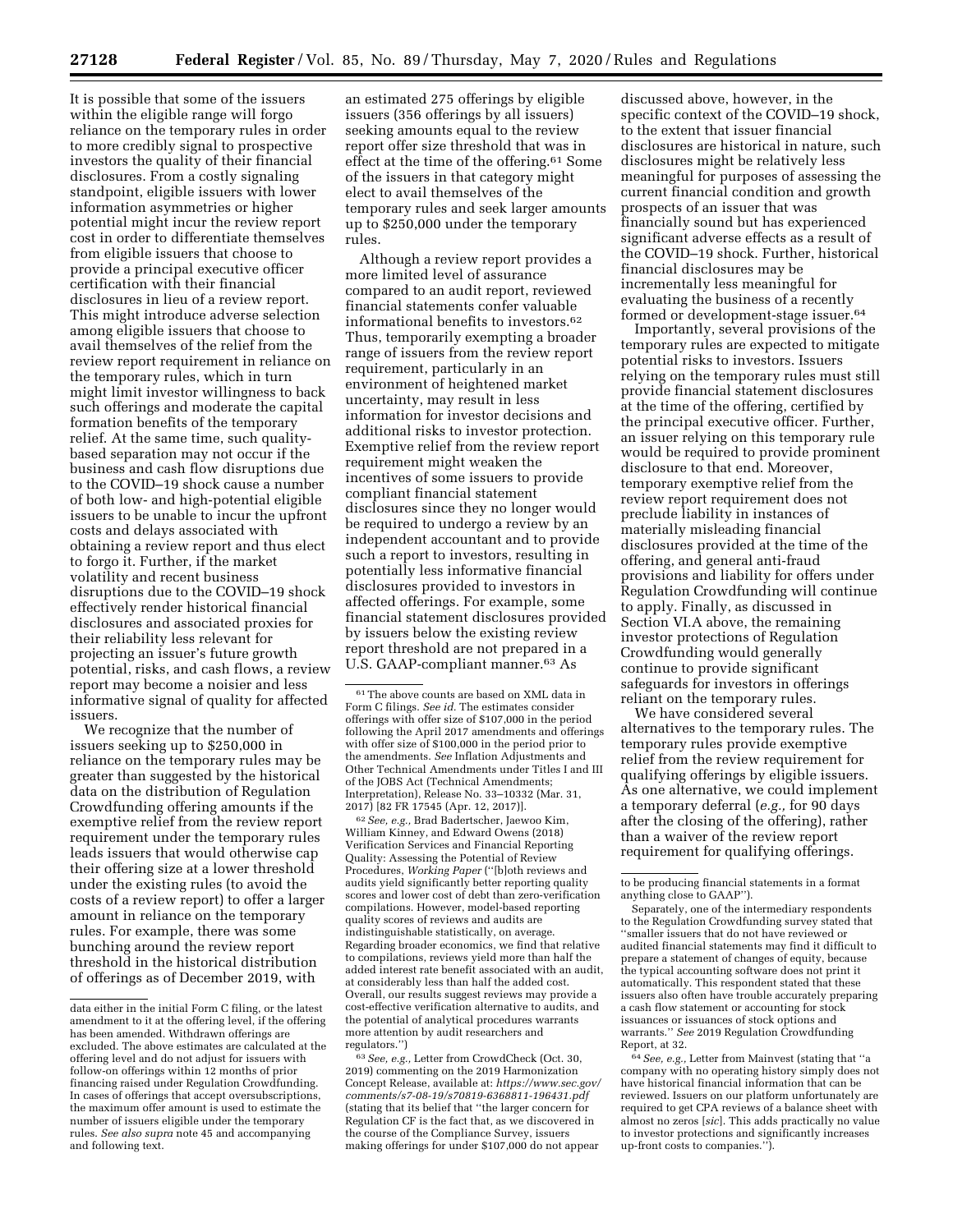Compared to the temporary rules, such an alternative would result in significantly more modest benefits for issuers, which would still have to incur the costs of a review report (as discussed above, such costs may be nontrivial compared to the typical amounts of offering proceeds). Obtaining a review report, even after a deferral, may be challenging for issuers facing significant financing constraints as a result of the COVID–19 shock. This alternative might lead fewer issuers to rely on the temporary relief and result in smaller capital formation benefits, compared to the temporary rules. Compared to the temporary rules, the review report required under this alternative would provide informational benefits to investors (especially since reviewed financial statements are not required in annual reports unless otherwise available) and on the margin could incentivize issuers to provide investors with compliant and accurate financial disclosures at the time investors make an investment decision. However, because Regulation Crowdfunding securities have transferability restrictions and generally are not traded in a secondary market, the benefits of a review report provided *ex post* to investors might be relatively limited since investors cannot readily use this information to divest or reallocate their investment in crowdfunding securities.65

As a different alternative, we could lower (increase) the offering size threshold used in conjunction with the temporary relief for issuers eligible under the temporary rules or for all issuers eligible under Regulation Crowdfunding. Table 3 below summarizes the potential effects of these alternatives based on historical data on offering size distribution.66

TABLE 3—POTENTIAL NUMBER OF OF-FERINGS ELIGIBLE FOR TEMPORARY RELIEF FROM THE REVIEW REPORT REQUIREMENT UNDER ALTERNATIVE OFFERING SIZE THRESHOLDS 67

| Offerings<br>seeking<br>above<br>\$107,000<br>and up to | Offerings by<br>eligible<br>issuers | Offerings by<br>all issuers |
|---------------------------------------------------------|-------------------------------------|-----------------------------|
| $$200,000$                                              | 33                                  | 44                          |
| \$250.000                                               | 59                                  | 76                          |
| $$300,000$                                              | 96                                  | 125                         |
| \$400.000                                               | 140                                 | 183                         |
| \$500.000                                               | 248                                 | 324                         |

65*See* 2019 Regulation Crowdfunding Report, at

As noted above, the number of issuers electing to avail themselves of the relief under such alternatives may exceed the number of affected issuers on the basis of historical data if issuers previously seeking amounts equal to the review report threshold elect to increase offering size as a result of the relief. Compared to the temporary rules, the alternatives of lowering (increasing) the offering size threshold would decrease (increase) the number of issuers eligible for the review report exemption and the resulting capital formation and efficiency benefits but also lead to a smaller (larger) aggregate reduction in the information available to investors.

### *D. Temporary Suspension of Certain Timing Requirements for Offerings Under Regulation Crowdfunding*

The temporary rules provide eligible issuers with greater flexibility to close a Regulation Crowdfunding offering early and access capital sooner than would be possible in the absence of the temporary relief.

1. Temporary Suspension of 21-Day Requirement

Existing Rule 303 of Regulation Crowdfunding specifies that the information in an offering statement must be publicly available for at least 21 days before securities may be sold, although the intermediary may accept investment commitments during that time, as well as imposes a 21-day requirement with respect to the availability of issuer information when a funding portal is directing a qualified third party to transmit funds to an issuer. As discussed in Section IV above, in light of the need for expedited access to capital among small business issuers affected by the COVID–19 shock, the temporary rules we are adopting would replace the 21-day requirement with the requirement that the intermediary make the required issuer information publicly available on the online platform before securities are sold in the offering.<sup>68</sup> The intermediary will be allowed to accept investment commitments during the time such information is made available, but only if the issuer has provided complete financial information disclosures.69 In addition, the temporary rules will waive the 21-day requirement in Rule

303(e)(3)(i) for funding portals with respect to directing a transmission of funds.

The temporary rules will provide faster access to capital for eligible issuers that are able to reach the target amount quickly, resulting in potential capital formation benefits and greater efficiency of the capital raising process for such issuers. It is difficult to predict how many issuers will be affected. While historical data suggests that the typical offering duration was longer than the 21-day period,70 it is likely that these estimates may not be representative of the offering duration time frames sought by financially constrained issuers affected by the COVID–19 shock under the temporary rules that enable an expedited offering process. Some issuers absorbing unexpected significant shocks to their internal cash flows and carrying limited, if any, cash reserves,71 might be facing binding liquidity constraints or risk of insolvency after a few weeks without additional funding, resulting in a heightened value of expedited access to capital.

We recognize that waiving the 21-day period may reduce the time afforded to investors to evaluate the information about the issuer before making the investment decision. It is important to note, however, that investors seeking to participate in an offering may continue to evaluate information about the offering after the offering begins accepting commitments and before the offering closes. Further, the requirement that all required disclosures be made available before the intermediary may begin accepting commitments is expected to enable investors to reach an informed decision. Finally, the requirement that prominent disclosure be provided to indicate that the offering is being conducted on an expedited basis is expected to inform investors about the modified offering process. Other important Regulation Crowdfunding safeguards, including extensive issuer disclosure requirements and most intermediary requirements of Regulation Crowdfunding, will continue to apply, as discussed in Section VI.A above.

As an alternative, we considered shortening rather than eliminating the

<sup>53–54. 66</sup>*See* supra note 60. 67*See id.* 

 $^{68}\rm{Market}$  participants have indicated that these timing requirements, in light of business disruptions resulting from COVID–19, may make it difficult for issuers with urgent funding needs to make use of Regulation Crowdfunding to receive funds promptly. *See supra* note 2.

<sup>69</sup>*See* Section III.A for a discussion of an issuer's ability to omit financial statements pursuant to temporary Rule 201(z)(2).

<sup>70</sup>Based on the analysis of Form C data from inception of Regulation Crowdfunding through the end of 2019, we estimate that the average (median) duration of a Regulation Crowdfunding offering from initial Form C filing to offering deadline was approximately four months (three months).

<sup>71</sup>Based on the data from inception through the end of 2019, the median (average) Regulation Crowdfunding offering was made by an issuer with \$4,655 (\$78,867) in cash holdings.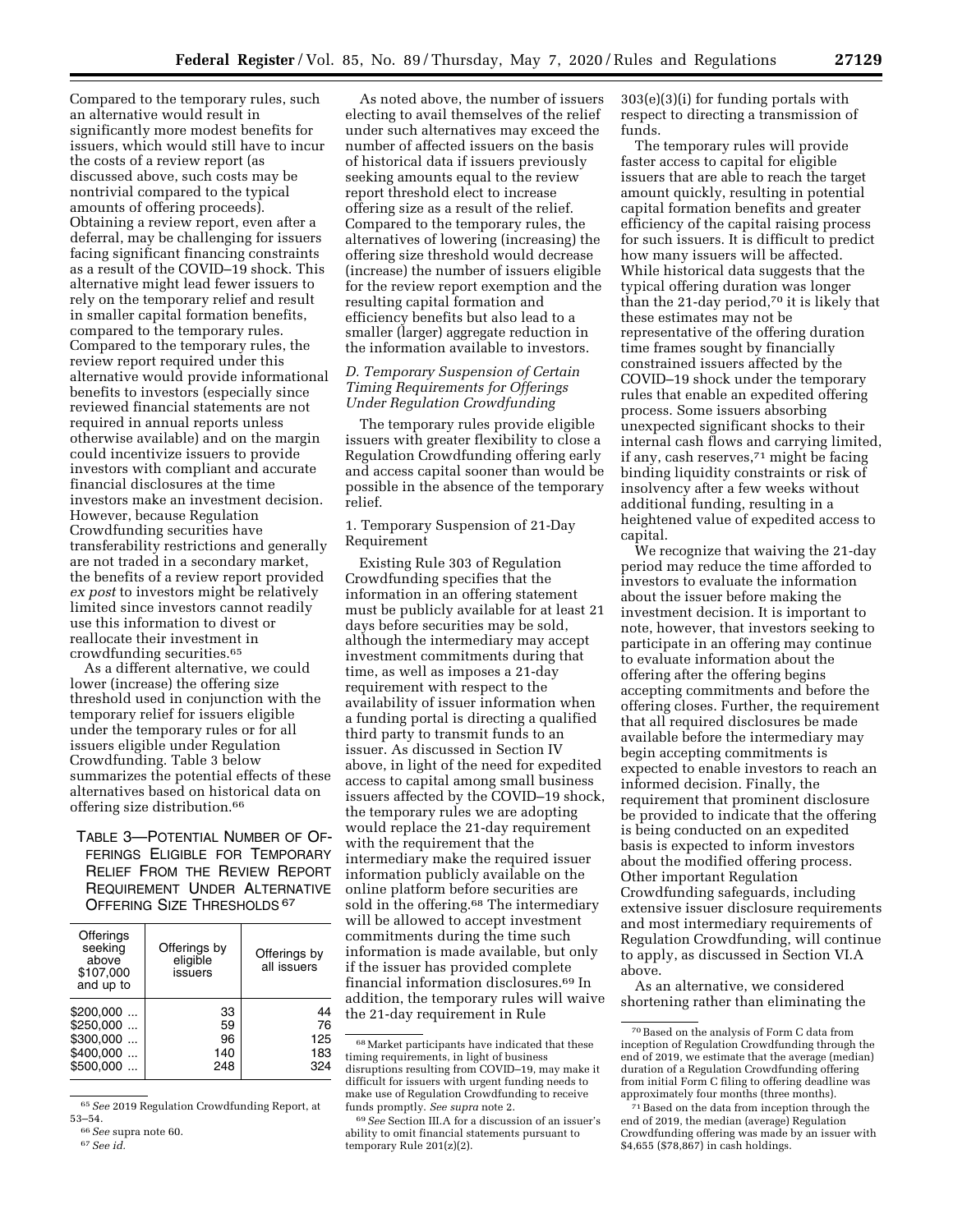21-day period. Compared to the temporary rules, preserving a waiting period before investment commitments may be accepted would provide less flexibility to financially constrained issuers to quickly access capital. At the same time, compared to the temporary rules, it would provide investors with additional time to evaluate information about the issuer. The incremental effect of such a provision for the ability of investors to make informed decisions about the offering is likely to vary across investors and issuers.

### 2. Temporary Changes to the Cancellation Process

Under the existing rules investors may rescind their commitment up until the final 48 hours of the offering (except in the event of a material change to the offering, where investors may rescind the commitment later on). As discussed above, the temporary rules would narrow the rescission window to 48 hours from the time of their investment commitment (or such later period as the issuer may designate), or a material change to the offering, if it occurs at a later time. Further, once an issuer has received binding investment commitments (that is, investment commitments for which the 48-hour cancellation period has run) covering the target offering amount, the issuer will be allowed to close the offering prior to the deadline identified in its offering materials, but the issuer would be required to provide the relevant disclosure to that effect and notice that the target offering amount has been met. The temporary rules would waive the requirement that the intermediary provide notice to investors at least five business days prior to the new offering deadline.

The temporary rules are expected to benefit eligible issuers by giving them the flexibility to close the offering and to receive access to the raised funds sooner, which may be particularly valuable for issuers facing unexpected financing constraints as a result of the COVID–19 shock. Reduced incidence of late investor commitment cancellations and the ability to more easily close an offering that has reached the target amount prior to the deadline can increase the efficiency of the offering process. As a result of expedited offering completion, we also expect the temporary rules to provide incremental benefits for capital formation and, to the extent that small issuers are relatively more likely to rely on these rules, we expect favorable effects on competition.

By restricting investor ability to rescind commitments, the temporary rules will reduce investor flexibility to

adjust their crowdfunding investments based on supplemental information (other than a material change to the offering) arriving more than 48 hours after their commitment, including the flow of other investors' commitments and communications on the online platform that occur more than 48 hours after the investor's own commitment,72 or based on changes in the investor's opinion of the issuer, financial circumstances, or other factors. Some investors that would have sought to cancel their commitment after 48 hours may find themselves unable to do so. We expect the prominent disclosure regarding the different cancellation process for issuers relying on the temporary rules to provide adequate notice to investors, allowing investors to adjust their initial commitment decisions accordingly. It is difficult to predict how a typical investor will adjust behavior in response to this change. Some investors may exercise greater caution with respect to the amount invested, hesitate to invest early in the offering, opting to observe the wisdom of the crowd, or be more inclined to cancel the commitment if the ''wisdom of the crowd'' (offering progress or communications from other investors on the online platform) within 48 hours of the commitment reveals mixed signals. Other investors may engage in more due diligence in light of the reduced ability to rely on the gradual accumulation of the wisdom of the crowd. These adjustments in investor behavior may also be affected by issuer choices with respect to offering duration and early closing of offerings. For example, the short offering duration or the possibility that an offering may close early may induce some investors to participate in an offering early on, which may counteract some of the conservatism discussed above. Thus, changes in investor behavior and their impacts on the likelihood of offering success and performance of crowdfunding investments are likely to vary across investors and issuers.

Besides the required disclosure of the modified cancellation process and the 48-hour period for rescission of commitments for any reason, the ability of investors to rescind commitments in the event of a material change to the offering will remain as a crucial investor protection. Further, as discussed in Section VI.A above, various safeguards

will continue to apply to all Regulation Crowdfunding offerings, including offerings relying on the temporary rules, which is expected to mitigate potential effects of the temporary rules on the risk of investor losses.

It is difficult to predict how many issuers and investors will be affected by these changes. Information on amounts invested by investors in each offering is not available in required Regulation Crowdfunding disclosure. Based on a subset of data made available by one crowdfunding intermediary,73 we find that: (i) Among all investor-initiated cancellations, the median and average cancellation time was approximately five and 25 days, respectively, and cancellations after 48 hours were relatively common (58 percent of investor-initiated cancellations); (ii) approximately 88 percent of offerings had at least one investor-initiated cancellation after 48 hours, and the aggregate amount of such cancellations accounted for approximately 48 percent of all investor-initiated cancellations in dollar terms but only eight percent of aggregate net investor commitments in dollar terms; (iii) approximately nine percent of investors had initiated at least one cancellation, including an estimated six percent of investors that initiated at least one cancellation after 48 hours, however, investors with cancellations participated in significantly more offerings on average. Based on this data, while cancellations after 48 hours appear to be a fairly common occurrence, they were concentrated among relatively few investors and accounted for a small share of net aggregate commitments in dollar terms. We are unable to assess whether these data are representative of commitment cancellations for other issuers, platforms, and time periods, particularly in light of the significant market uncertainty related to the COVID–19 shock, which might increase investor willingness to cancel commitments as a result of evolving market conditions or personal financial

<sup>72</sup>Predictions in prior research studies regarding the impact of social interaction akin to ''wisdom of the crowd'' on investor decisions are mixed. *See*  2015 Regulation Crowdfunding Adopting Release, at 71495, footnote 1346.

<sup>73</sup>We examine investor-initiated cancellations outside of the 48-hour window using a subset of data made available by Wefunder for a period from May 2016 through September 2018. Given the focus on investor cancellations, to avoid biasing the estimates, we include all offerings and investments, including failed and ongoing offerings, in the provided subset of data. Investments and investors have unique identifiers in the provided subset of data. We use the ''investor canceled'' cancellation reason to differentiate investor-initiated cancellations from cancellations due to failure to reconfirm a commitment following material changes, oversubscription, or offering expiration or termination by the issuer. These estimates use the full sample. Restricting the sample to offerings by eligible issuers in a sensitivity analysis has little effect on the discussed estimates.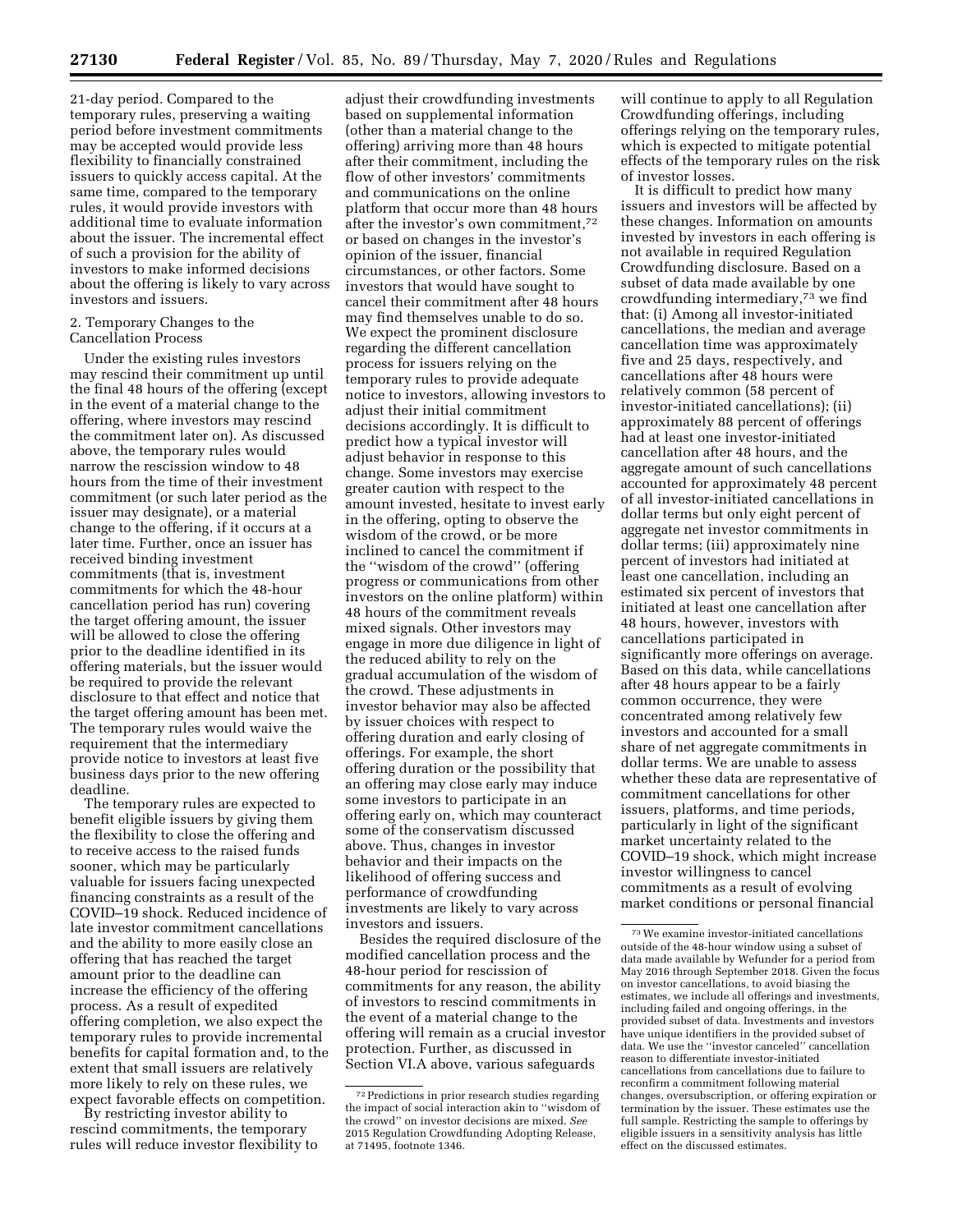circumstances. Further, we cannot gauge what proportion of eligible issuers will elect to restrict commitment cancellations after 48 hours, permitted by the temporary rules. Finally, as discussed above, investor behavior with respect to initial commitments and their cancellations is likely to adjust at least to some extent in response to changes introduced by the temporary rules.

As an alternative, we considered extending the minimum time frame during which investors are able to rescind their commitments for any reason beyond 48 hours. Alternatively, we could shorten or even eliminate the 48-hour period for rescinding the commitments for any reason, absent a material change to the offering. The alternatives of shortening (extending) the time period for canceling commitments would provide greater (lesser) certainty to issuers with respect to interim progress towards the offering target and the likelihood of offering success, potentially making the process of raising financing under Regulation Crowdfunding relatively more efficient and more attractive to prospective issuers, compared to the temporary rules. At the same time, the alternatives of shortening (extending) the time period for canceling commitments would provide less (more) flexibility to investors to gradually process information about the offering and incorporate the gradually accumulating wisdom of the crowd in their final investment decision, compared to the temporary rules. It is likely, however, as discussed above, that at least some investors will adjust their behavior in response to the changes to the cancellation process in ways that may counteract some of these effects.

## **VII. Procedural and Other Matters**

The Administrative Procedure Act (''APA'') generally requires an agency to publish notice of a rulemaking in the **Federal Register** and provide an opportunity for public comment. This requirement does not apply, however, if the agency ''for good cause finds . . . that notice and public procedure are impracticable, unnecessary, or contrary to the public interest.'' 74 The APA also generally requires that an agency publish an adopted rule in the **Federal Register** at least 30 days before it becomes effective. This requirement does not apply, however, if the agency finds good cause for making the rule effective sooner.75

Given the temporary nature of the relief contemplated by the temporary

final rules and the significant, unprecedented, and immediate impact of COVID–19 on affected issuers, as discussed above, the Commission finds that good cause exists to dispense with notice and comment as impracticable, unnecessary, or contrary to the public interest, and to act immediately to amend Rules 100, 201, 301, 303 and 304 of Regulation Crowdfunding.76 In particular, small businesses affected by the closures and safety measures designed to slow the spread of COVID– 19 may face urgent funding needs 77 that could be addressed by use of the internet to reach potential investors. In the current circumstances, a delay in implementation would substantially undermine the relief intended by the temporary rules and could exacerbate the existing challenges faced by many small businesses in urgent need of capital to continue their operations.

The temporary final rules will provide relief from certain financial information requirements of Regulation Crowdfunding. In addition, the temporary final rules will require issuers relying on the temporary relief to provide certain additional disclosures, although we expect the burden of those disclosures to be minimal. Overall, we expect the temporary final rules to result in a net decrease in compliance burden per form for Form C (OMB Control No. 3235–0307); however, because of a possible increase in the number of issuers relying on Regulation Crowdfunding, we believe that the net change in paperwork burden will be minimal.78 Accordingly, we are not adjusting the burden or cost estimates associated with existing collections of information under Regulation Crowdfunding for purposes of the Paperwork Reduction Act of 1995.79

Pursuant to the Congressional Review Act,80 the Office of Information and Regulatory Affairs has designated these

78We note that the temporary nature of the amendments and the inherent uncertainty in estimating how many issuers will take advantage of the temporary relief makes estimation of the net change in paperwork burden difficult.

amendments as ''a major rule,'' as defined by 5 U.S.C. 804(2).

### **Statutory Basis and Text of Amendments**

We are adopting temporary amendments to Rules 100, 201, 301, 303, and 304 of Regulation Crowdfunding and Form C under the authority set forth in the Securities Act (15 U.S.C. 77a *et seq.*), particularly, Section 28 thereof.

### **List of Subjects**

### *17 CFR Part 227*

Crowdfunding, Funding Portals, Intermediaries, Reporting and recordkeeping requirements, Securities.

## *17 CFR Part 239*

Administrative practice and procedure, Reporting and recordkeeping requirements, Securities.

In accordance with the foregoing, title 17, chapter II of the Code of Federal Regulations is amended as follows:

## **PART 227—REGULATION CROWDFUNDING, GENERAL RULES AND REGULATIONS**

■ 1. The authority citation for part 227 continues to read as follows:

**Authority:** 15 U.S.C. 77d, 77d–1, 77s, 77z– 3, 78c, 78o, 78q, 78w, 78mm, and Pub. L. 112–106, secs. 301–305, 126 Stat. 306 (2012).

 $\blacksquare$  2. Amend § 227.100 by adding paragraph (b)(7) to read as follows:

**§ 227.100 Crowdfunding exemption and requirements.** 

- \* \* \* \* \*
- (b) \* \* \*

(7) Seeks to rely on § 227.201(z) to conduct an offering on an expedited basis due to circumstances relating to coronavirus disease 2019 (COVID–19), where such offering is initiated between May 4, 2020, and August 31, 2020, and:

(i) Was organized and had operations less than six months prior to the commencement of the offering; or

(ii) Sold securities in reliance on section 4(a)(6) of the Securities Act and has not complied with the requirements in section 4A(b) of the Securities Act (15 U.S.C. 77d–1(b)) and the related requirements in this part. \* \* \* \* \*

 $\blacksquare$  3. Amend § 227.201 by adding paragraph (z) to read as follows:

#### **§ 227.201 Disclosure requirements.**

\* \* \* \* \* (z) Between May 4, 2020, and August 31, 2020, an issuer may initiate an offering intended to be conducted on an expedited basis due to circumstances relating to COVID–19. Such issuer:

<sup>74</sup> 5 U.S.C. 553(b)(3)(B).

<sup>75</sup> 5 U.S.C. 553(d)(3).

<sup>76</sup>This finding also satisfies the requirements of 5 U.S.C. 808(2), allowing the temporary final rules to become effective notwithstanding the requirement of 5 U.S.C. 801 (if a Federal agency finds that notice and public comment are impractical, unnecessary or contrary to the public interest, a rule shall take effect at such time as the Federal agency promulgating the rule determines). The temporary final rules also do not require analysis under the Regulatory Flexibility Act. *See*  5 U.S.C. 604(a) (requiring a final regulatory flexibility analysis only for rules required by the APA or other law to undergo notice and comment). 77*See supra* note 1.

<sup>79</sup> 44 U.S.C. 3501 *et seq.* 

<sup>80</sup> 5 U.S.C. 801 *et seq.*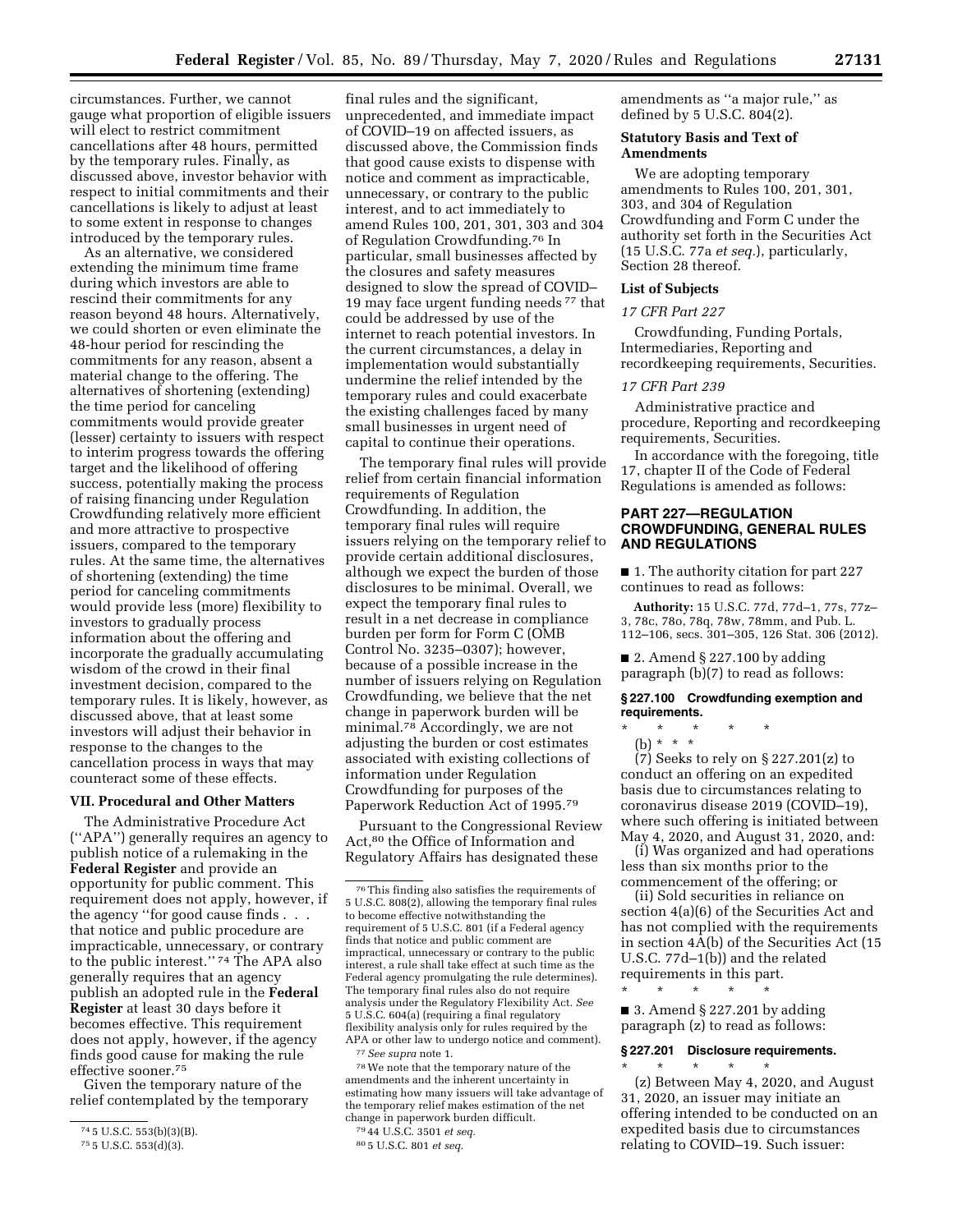(1) Must prominently provide the following information:

(i) A statement that the offering is being conducted on an expedited basis due to circumstances relating to COVID–19 and pursuant to the SEC's temporary regulatory COVID–19 relief set out in this part;

(ii) If the issuer is relying on paragraph (z)(2) of this section to omit the information required by paragraph (t) of this section in the initial Form C: Offering Statement (Form C) (§ 239.900 of this chapter) filed with the Commission and provided to investors and the relevant intermediary in accordance with § 227.203(a)(1), a statement that:

(A) The financial information that has been omitted is not currently available and will be provided by an amendment to the offering materials;

(B) The investor should review the complete set of offering materials, including previously omitted financial information, prior to making an investment decision; and

(C) No investment commitments will be accepted until after such financial information has been provided; and

(iii) If the issuer is relying on paragraph (z)(3) of this section to provide financial statement information required by paragraph (t)(1) of this section, a statement that financial information certified by the principal executive officer of the issuer has been provided instead of financial statements reviewed by a public accountant that is independent of the issuer; and

(iv) In lieu of the information required by paragraph (j) of this section, a description of the process to complete the transaction or cancel an investment commitment, including a statement that:

(A) Investors may cancel an investment commitment for any reason within 48 hours from the time of his or her investment commitment (or such later period as the issuer may designate);

(B) The intermediary will notify investors when the target offering amount has been met;

(C) The issuer may close the offering at any time after it has aggregate investment commitments for which the right to cancel pursuant to paragraph  $(z)(1)(iv)(A)$  of this section has lapsed that equal or exceed the target offering amount (absent a material change that would require an extension of the offering and reconfirmation of the investment commitment); and

(D) If an investor does not cancel an investment commitment within 48 hours from the time of the initial investment commitment, the funds will be released to the issuer upon closing of the offering and the investor will receive securities in exchange for his or her investment;

(2) May omit the information required by paragraph (t) of this section in the initial Form C: Offering Statement (Form C) (§ 239.900 of this chapter) filed with the Commission and provided to investors and the relevant intermediary in accordance with § 227.203(a)(1) if such information is unavailable at the time of filing, but the intermediary may not accept any investment commitments until complete information required under paragraph (t) of this section is provided through an amendment to the Form C in accordance with § 227.203(a)(2); and

(3) May comply with the requirements of paragraph (t)(1) of this section instead of paragraph (t)(2) for an offering or offerings that, together with all other amounts sold under section 4(a)(6) of the Securities Act (15 U.S.C. 77d(a)(6)) within the preceding 12-month period, have, in the aggregate, a target offering amount of more than \$107,000, but not more than \$250,000, and financial statements of the issuer that have either been reviewed or audited by a public accountant that is independent of the issuer are unavailable at the time of filing.

 $\blacksquare$  4. Amend § 227.301 by adding paragraph (d) to read as follows:

### **§ 227.301 Measures to reduce risk of fraud.**

\* \* \* \* \* (d) Have a reasonable basis for believing that an issuer seeking to initiate an offering of securities between May 4, 2020, and August 31, 2020, in reliance on section 4(a)(6) of the Securities Act through the intermediary's platform on an expedited basis due to circumstances relating to COVID–19 that has previously sold securities in reliance on section 4(a)(6) of the Securities Act has complied with the requirements in section 4A(b) of the Act (15 U.S.C. 77d–1(b)) and the related requirements in this part. In satisfying the requirement in this paragraph (d), an intermediary may rely on the representations of the issuer concerning compliance with the requirements in this paragraph (d) unless the intermediary has reason to question the reliability of those representations.

 $\blacksquare$  5. Amend § 227.303 by adding paragraph (g) to read as follows:

## **§ 227.303 Requirements with respect to transactions.**

\* \* \* \* \* (g) *Temporary requirements.* (1) An intermediary in a transaction involving the offer or sale of securities initiated

between May 4, 2020, and August 31, 2020, in reliance on section 4(a)(6) of the Securities Act by an issuer that is conducting an offering on an expedited basis due to circumstances relating to COVID–19:

(i) Shall prominently make publicly available on the intermediary's platform the issuer information required pursuant to § 227.201(z)(1);

(ii) Shall not be required to comply with paragraph (a)(2) of this section; and

(iii) Shall make the issuer information described in paragraph (g)(1)(i) of this section publicly available on the intermediary's platform before any securities are sold in the offering. The intermediary may accept investment commitments during the time such information is made available, but only if the issuer has provided the information required by § 227.201(t) or, if applicable, § 227.201(z)(3) in either the initial Form C: Offering Statement (Form C) (§ 239.900 of this chapter) filed with the Commission and provided to investors and the relevant intermediary in accordance with § 227.203(a)(1) or through an amendment to the Form C in accordance with § 227.203(a)(2); and

(2) A funding portal that is an intermediary in a transaction involving the offer or sale of securities initiated between May 4, 2020, and August 31, 2020, in reliance on section 4(a)(6) of the Securities Act (15 U.S.C. 77d(a)(6)) by an issuer that is conducting an offering on an expedited basis due to circumstances relating to COVID–19 shall not be required to comply with the requirement in paragraph (e)(3)(i) of this section that a funding portal not direct a transmission of funds earlier than 21 days after the date on which the intermediary makes publicly available on its platform the information required to be provided by the issuer under §§ 227.201 and 227.203(a).

 $\blacksquare$  6. Amend § 227.304 by adding paragraph (e) to read as follows:

## **§ 227.304 Completion of offerings, cancellations and reconfirmations.**

\* \* \* \* \* (e) *Temporary requirements.* The following shall apply in lieu of paragraphs (a) and (b) of this section with respect to an offering initiated between May 4, 2020, and August 31, 2020, that is intended to be conducted on an expedited basis due to circumstances relating to COVID–19:

(1) An investor may cancel an investment commitment for any reason within 48 hours from the time of his or her investment commitment (or such later period as the issuer may designate). After such 48 hour period, an investment commitment may not be